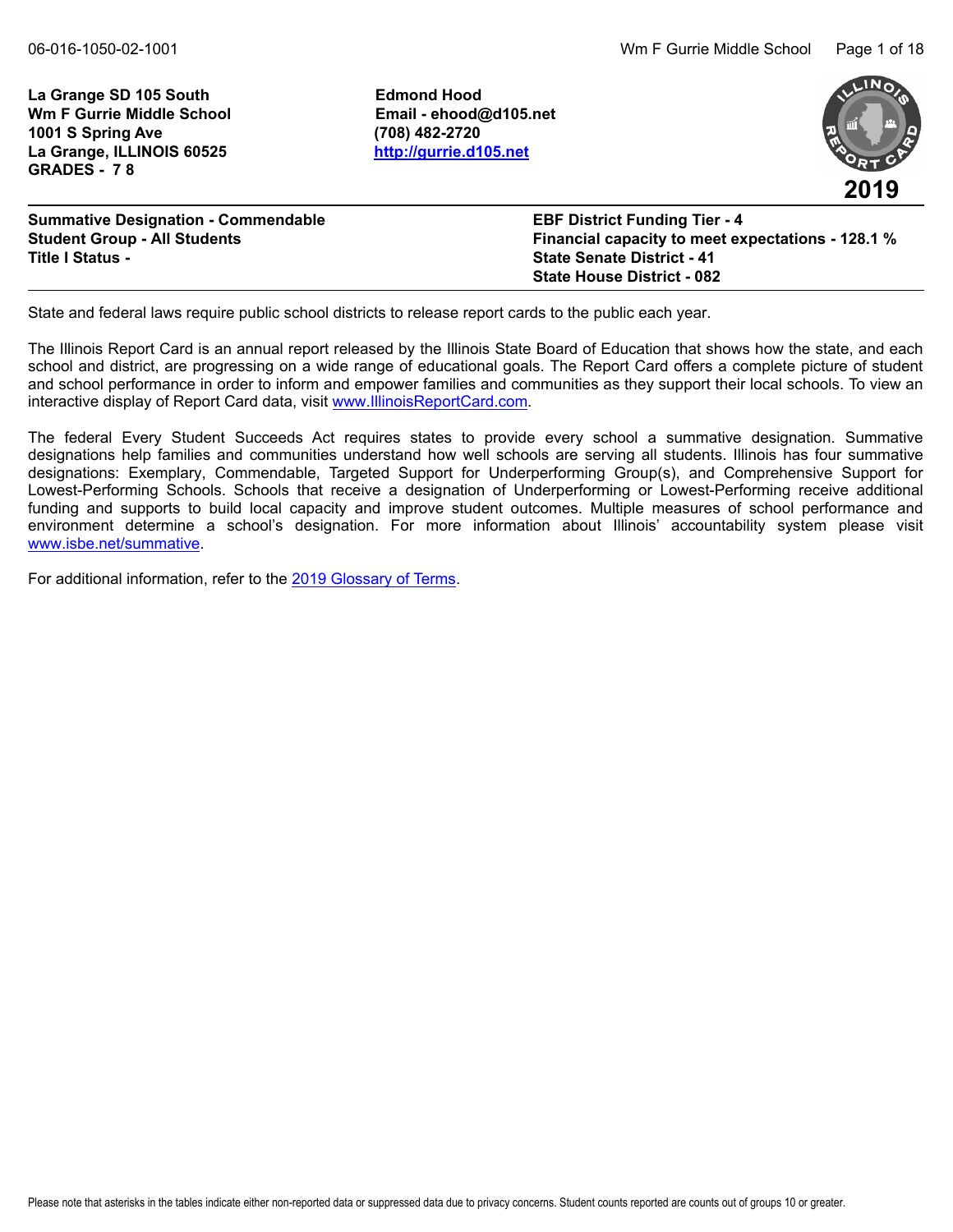# **STUDENTS**

|                 | <b>STUDENT ENROLLMENT</b> |         |              |          |         |                                       |          |                |                              |         |               |                 |
|-----------------|---------------------------|---------|--------------|----------|---------|---------------------------------------|----------|----------------|------------------------------|---------|---------------|-----------------|
|                 |                           |         |              |          |         | <b>Native</b><br>Hawaiian<br>/Pacific | American | Two or<br>More | <b>Children</b><br>with      | English | Low           |                 |
|                 | All                       | White   | <b>Black</b> | Hispanic | Asian   | <b>Islander</b>                       | Indian   | Races          | <b>Disabilities Learners</b> |         | <b>Income</b> | <b>Homeless</b> |
| School          | 305                       | 172     | 14           | 109      | 4       | $\star$                               | $\star$  | 6              | 70                           | 20      | 115           | 3               |
|                 |                           | 56.4%   | 4.6%         | 35.7%    | 1.3%    | $\star$                               | *        | 2.0%           | 23.0%                        | 6.6%    | 37.7%         | 1.0%            |
| <b>District</b> | 1,349                     | 698     | 42           | 526      | 19      | *                                     |          | 63             | 319                          | 215     | 542           | 11              |
|                 |                           | 51.7%   | 3.1%         | 39.0%    | 1.4%    | *                                     | 0.1%     | 4.7%           | 23.6%                        | 15.9%   | 40.2%         | 0.8%            |
| <b>State</b>    | 1,984,519                 | 944,451 | 331,838      | 523,306  | 102,113 | 2,061                                 | 5,067    | 75,683         | 364,698                      | 241,093 | 968,570       | 39,579          |
|                 |                           | 47.6%   | 16.7%        | 26.4%    | 5.1%    | 0.1%                                  | 0.3%     | 3.8%           | 18.4%                        | 12.1%   | 48.8%         | 2.0%            |

**Student Enrollment** is based on Serving School.

**Children with Disabilities** are those students eligible to receive special education services through an IEP or support through a 504 plan. **English Learners** are students eligible for transitional bilingual programs. **Low Income** are students who receive or live in households that receive SNAP or TANF; are classified as homeless, migrant, runaway, Head Start, or foster children; or live in a household where the household income meets the USDA income guidelines to receive free or reduced-price meals.

**Homeless** students are those who do not have permanent and adequate homes.

|               | <b>ICHRONIC ABSENTEEISM RATE</b> |       |              |                 |         |                                       |          |                |                         |                         |          |        |
|---------------|----------------------------------|-------|--------------|-----------------|---------|---------------------------------------|----------|----------------|-------------------------|-------------------------|----------|--------|
|               |                                  |       |              |                 |         | <b>Native</b><br>Hawaiian<br>/Pacific | American | Two or<br>More | <b>Children</b><br>with | <b>Students</b><br>with | English  | Low    |
|               | All                              | White | <b>Black</b> | <b>Hispanic</b> | Asian   | <b>Islander</b>                       | Indian   | Races          | <b>Disabilities</b>     | <b>IEPs</b>             | Learners | Income |
| <b>School</b> | 10.9%                            | 10.9% | 7.1%         | 11.6%           | $\star$ |                                       | $\star$  |                | 15.9%                   | 22.0%                   | 10.0%    | 18.9%  |
| District      | 8.0%                             | 6.9%  | 9.3%         | 9.1%            | 16.8%   |                                       |          | 9.0%           | 12.8%                   | 14.5%                   | 5.3%     | 14.2%  |
| <b>State</b>  | 17.5%                            | 12.8% | 30.9%        | 19.5%           | 8.7%    | 17.6%                                 | 23.6%    | 19.7%          | 25.4%                   | 26.3%                   | 17.2%    | 25.4%  |

|              | <b>ISTUDENT MOBILITY RATE</b> |                 |        |       |              |                 |         |               |          |        |                     |                 |          |               |
|--------------|-------------------------------|-----------------|--------|-------|--------------|-----------------|---------|---------------|----------|--------|---------------------|-----------------|----------|---------------|
|              |                               |                 |        |       |              |                 |         | <b>Native</b> |          |        |                     |                 |          |               |
|              |                               |                 |        |       |              |                 |         | Hawaiian      |          | Two or | <b>Children</b>     | <b>Students</b> |          |               |
|              |                               |                 |        |       |              |                 |         | /Pacific      | American | More   | with                | with            | English  | Low           |
|              | All                           | Male            | Female | White | <b>Black</b> | <b>Hispanic</b> | Asian   | Islander      | Indian   | Races  | <b>Disabilities</b> | <b>IEPs</b>     | Learners | <b>Income</b> |
| School       | 2.3%                          | 2.3%            | 2.2%   | 0.6%  | 0.0%         | 4.5%            | $\star$ | $\star$       | $\star$  |        | 2.8%                | 2.7%            | 4.8%     | 4.1%          |
| District     | 4.3%                          | 3.1%            | 5.6%   | 3.2%  | 11.6%        | 4.9%            | 5.0%    |               |          | 6.3%   | 4.7%                | 5.1%            | 5.9%     | 7.2%          |
| <b>State</b> | 7.1%                          | $^{\prime}.5\%$ | 6.7%   | 4.7%  | 14.0%        | 6.7%            | $6.6\%$ | 8.8%          | 10.3%    | 8.3%   | 8.7%                | 9.6%            | 8.4%     | 9.7%          |

**Students with IEPs** are those eligible to receive special education services.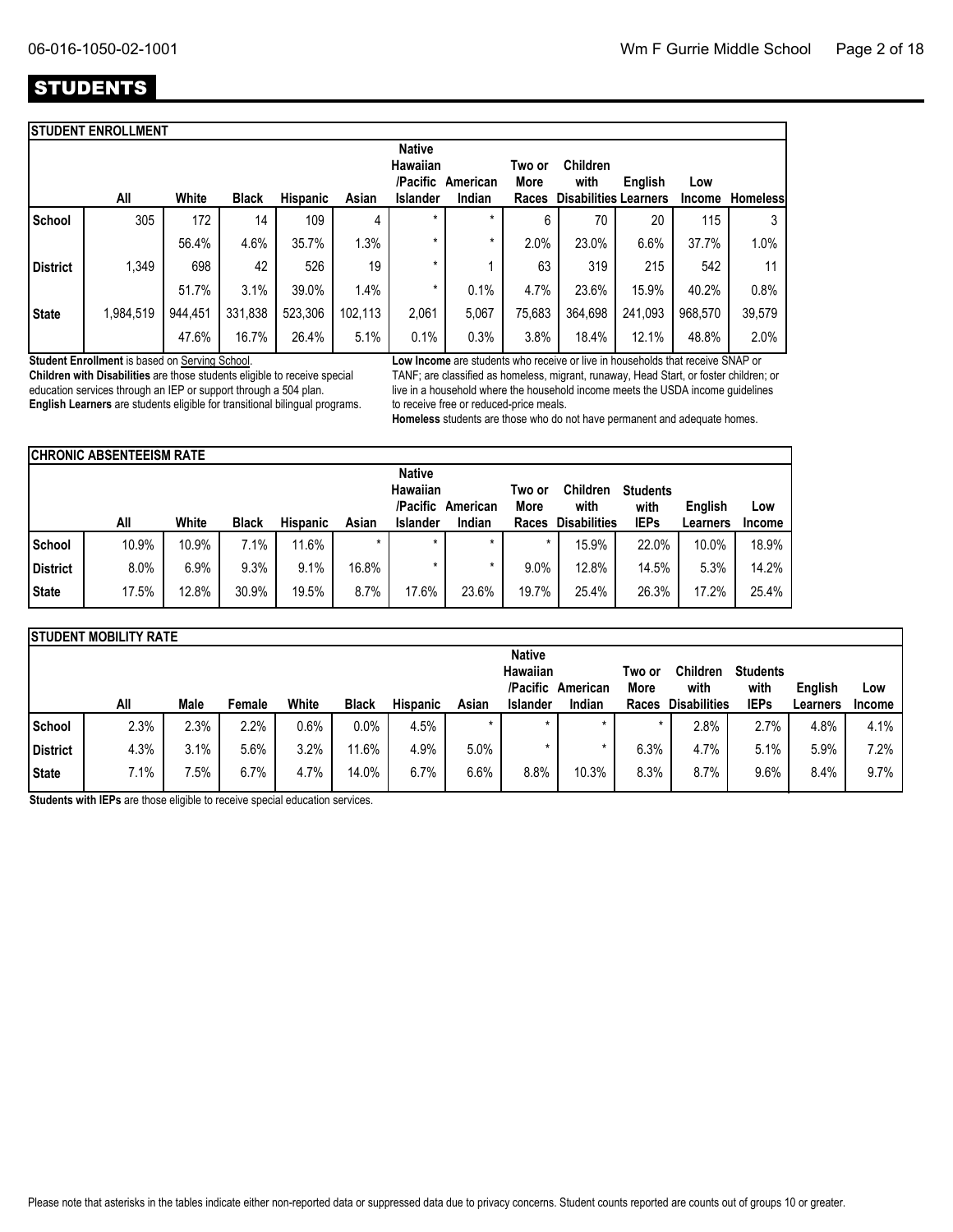# INSTRUCTIONAL SETTING

|                 | <b>TOTAL SCHOOL DAYS</b> |                          | % of 8TH GRADERS |  |
|-----------------|--------------------------|--------------------------|------------------|--|
|                 | <b>Number of Days</b>    | <b>PASSING ALGEBRA I</b> |                  |  |
| School          | 175                      | School                   | 20.7%            |  |
| <b>District</b> | 175                      | l District               | 20.7%            |  |
| <b>State</b>    | 175                      | <b>State</b>             | 30.6%            |  |

|                 | <b>ISTUDENT-TO-STAFF RATIOS</b>        |                                       |                                            | <b>HEALTH</b>           |                 |                                                  |
|-----------------|----------------------------------------|---------------------------------------|--------------------------------------------|-------------------------|-----------------|--------------------------------------------------|
|                 | Pupil-<br><b>Teacher</b><br>Elementary | Pupil-<br><b>Teacher</b><br>Secondary | Pupil-<br><b>Certified</b><br><b>Staff</b> | Pupil-<br>Administrator |                 | <b>AND</b><br><b>WELLNESS</b><br>(days per week) |
| School          | --                                     | $- -$                                 | --                                         | --                      | School          | 5.0                                              |
| <b>District</b> | 13.1                                   | $\star$                               | 7.3                                        | 113.8                   | <b>District</b> | 5.0                                              |
| <b>State</b>    | 18.4                                   | 19.0                                  | 10.4                                       | 172.5                   | <b>State</b>    | 3.7                                              |

| <b>AVERAGE CLASS SIZE</b> (as of the first school day in May) |         |      |      |         |         |         |      |      |      |          |         |
|---------------------------------------------------------------|---------|------|------|---------|---------|---------|------|------|------|----------|---------|
| Grades                                                        |         |      |      |         |         |         |      |      |      | $9 - 12$ | Overall |
| School                                                        | $\star$ |      |      | $\star$ | $\star$ | $\star$ |      | 19.6 | 18.3 | $\star$  | 19.5    |
| District                                                      | 22.2    | 17.1 | 17.6 | 17.6    | 17.6    | 20.4    | 19.8 | 19.6 | 18.3 | $\star$  | 18.9    |
| <b>State</b>                                                  | 21.5    | 21.3 | 21.6 | 22.0    | 22.4    | 23.0    | 23.2 | 22.8 | 22.6 | 21.7     | 21.9    |

|                 | TIME DEVOTED TO TEACHING CORE SUBJECTS (Minutes Per Day) |    |    |    |                                         |    |     |     |                       |    |    |    |
|-----------------|----------------------------------------------------------|----|----|----|-----------------------------------------|----|-----|-----|-----------------------|----|----|----|
|                 | <b>Mathematics</b>                                       |    |    |    | <b>Science</b><br>English/Language Arts |    |     |     | <b>Social Science</b> |    |    |    |
| <b>Grades</b>   |                                                          |    |    |    |                                         |    |     |     |                       |    |    |    |
| School          |                                                          |    | 82 |    |                                         | 82 |     |     | 162                   |    |    | 82 |
| <b>District</b> | 62                                                       | 62 | 82 | 26 | 31                                      | 82 | 122 | 117 | 162                   | 26 | 31 | 82 |
| <b>State</b>    | 90                                                       | 48 | 46 | 30 | 48                                      | 46 | 150 | 96  | 92                    | 30 | 48 | 46 |

|                 | <b>TEACHER INFORMATION (Full-Time Equivalents)</b> |       |        |       |              |                 |       |                      |          |                |                |  |  |
|-----------------|----------------------------------------------------|-------|--------|-------|--------------|-----------------|-------|----------------------|----------|----------------|----------------|--|--|
|                 |                                                    |       |        |       |              |                 |       | <b>Native</b>        |          |                |                |  |  |
|                 | Total                                              |       |        |       |              |                 |       | Hawaiian<br>/Pacific | American | Two or<br>More |                |  |  |
|                 | <b>Number</b>                                      |       | Female | White |              |                 |       |                      |          |                |                |  |  |
|                 |                                                    | Male  |        |       | <b>Black</b> | <b>Hispanic</b> | Asian | <b>Islander</b>      | Indian   | Races          | <b>Unknown</b> |  |  |
| <b>District</b> | 128                                                | 16.0% | 84.0%  | 94.5% |              | 3.0%            | 0.8%  |                      |          |                | 1.7%           |  |  |

|                 | TEACHER INFORMATION (Experience) |                   |                 |
|-----------------|----------------------------------|-------------------|-----------------|
|                 |                                  | $%$ of            | $%$ of          |
|                 | Average                          | <b>Teachers</b>   | <b>Teachers</b> |
|                 | Teaching                         | with              | with            |
|                 | <b>Experience</b>                | <b>Bachelor's</b> | Master's        |
|                 | (Years)                          | <b>Degrees</b>    | & Above         |
| <b>School</b>   |                                  |                   |                 |
| <b>District</b> | 13.0                             | 20.1%             | 79.9%           |
| <b>State</b>    | 13.2                             | 38.9%             | 60.6%           |

|            | <b>TEACHER RETENTION RATE</b> |                 | <b>ITEACHER ATTENDANCE RATE</b> |              |               | <b>ITEACHER EVALUATION RATE</b> | <b>IPRINCIPAL TURNOVER (Count)</b> |     |  |
|------------|-------------------------------|-----------------|---------------------------------|--------------|---------------|---------------------------------|------------------------------------|-----|--|
| l School   | 95.4%                         | School          | $-$                             |              | <b>School</b> | --                              | School                             | 1.0 |  |
| l District | 89.7%                         | <b>District</b> | 72.9%                           |              | l District    | 98.7%                           | <b>District</b>                    | 2.0 |  |
| l State    | 85.7%                         | <b>State</b>    | 73.5%                           | <b>State</b> |               | 97.2%                           | <b>State</b>                       | 2.0 |  |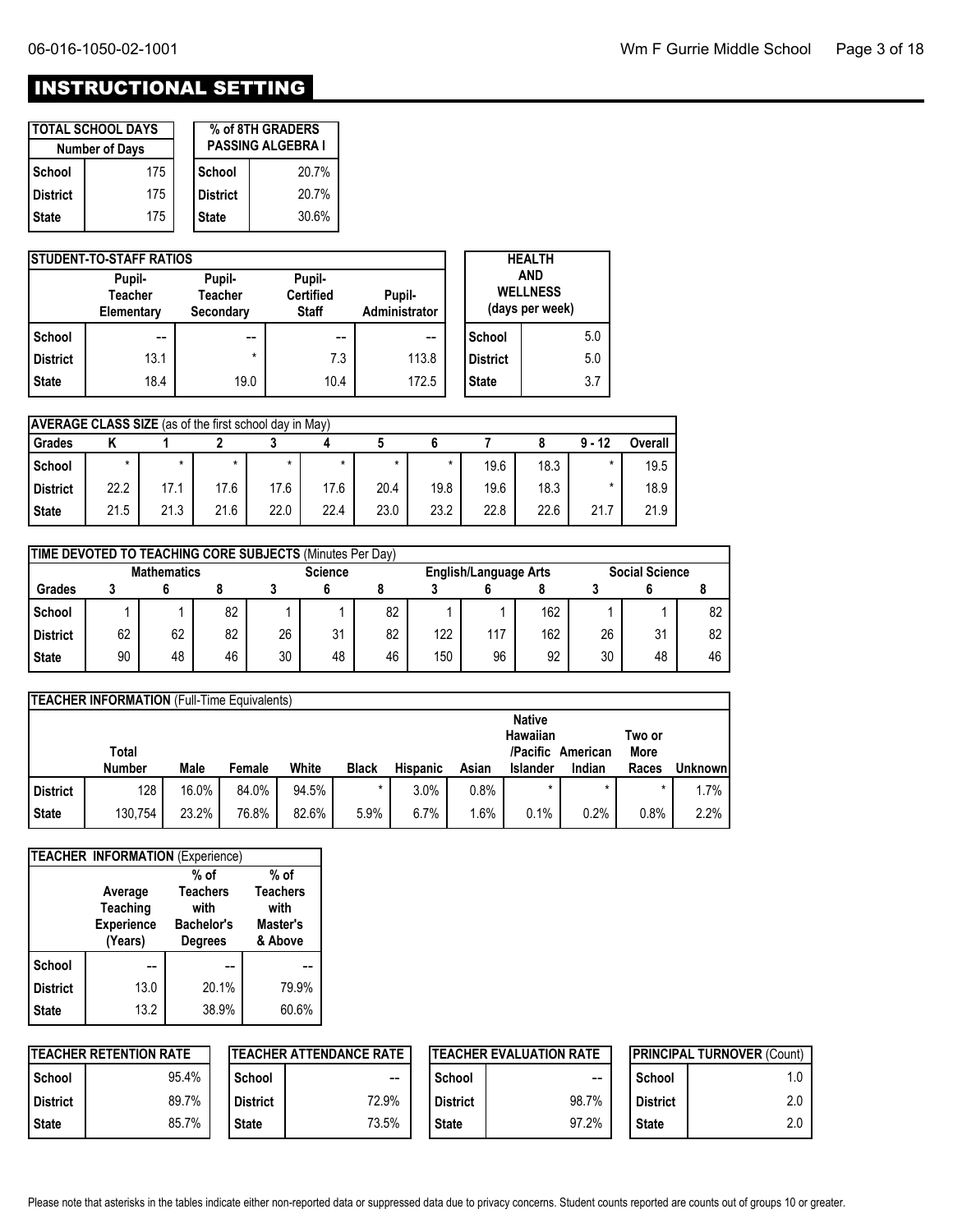# SCHOOL DISTRICT FINANCES

#### **AVERAGE TEACHER/ADMINISTRATOR SALARIES**





| <b>REVENUE BY SOURCE 2017-18</b> |                 |            |         | <b>EXPENDITURE BY FUND 2017-18</b>  |                 |            |         |  |  |
|----------------------------------|-----------------|------------|---------|-------------------------------------|-----------------|------------|---------|--|--|
|                                  | <b>District</b> | District % | State % |                                     | <b>District</b> | District % | State % |  |  |
| Local Property Taxes             | \$21,209,437    | 84.9%      | 60.6%   | <b>Education</b>                    | \$19,624,020    | 75.3%      | 70.5%   |  |  |
|                                  |                 |            |         | <b>Operations &amp; Maintenance</b> | \$1,807,129     | 6.9%       | 7.1%    |  |  |
| <b>Other Local Funding</b>       | \$694,462       | 2.8%       | 5.4%    | Transportation                      | \$951,057       | 3.6%       | 3.9%    |  |  |
|                                  |                 |            |         | Debt Service                        | \$2,816,126     | 10.8%      | 9.8%    |  |  |
| <b>Evidence-Based Funding</b>    | \$1,551,607     | 6.2%       | 20.9%   | <b>Tort</b>                         | \$170,637       | 0.7%       | 1.2%    |  |  |
|                                  |                 |            |         | Municipal Retirement/               |                 |            |         |  |  |
| Other State Funding              | \$563,630       | 2.3%       | $6.0\%$ | <b>Social Security</b>              | \$691,986       | 2.7%       | 2.0%    |  |  |
|                                  |                 |            |         | <b>Fire Prevention &amp; Safety</b> | \$2,094         | 0.0%       | 0.5%    |  |  |
| Federal Funding                  | \$968,905       | 3.9%       | 7.1%    | <b>Capital Projects</b>             | \$0             | $0.0\%$    | 4.9%    |  |  |
| <b>TOTAL</b>                     | \$24,988,041    |            |         | <b>TOTAL</b>                        | \$26,063,049    |            |         |  |  |

#### **OTHER FINANCIAL INDICATORS**

|            | 2016 Equalized<br><b>Assessed Valuation</b><br>per Pupil | 2016 Total School<br>Tax Rate<br>per \$100 | 2017-18 Instructional<br><b>Expenditure</b><br>per Pupil | 2017-18 Operating<br><b>Expenditure</b><br>per Pupil |
|------------|----------------------------------------------------------|--------------------------------------------|----------------------------------------------------------|------------------------------------------------------|
| l District | \$437.379                                                | 3.75                                       | \$9,913                                                  | \$17,231                                             |
| State      | $***$                                                    | $***$                                      | \$8,172                                                  | \$13,764                                             |

\*\* Due to the way Illinois school districts are configured, state averages for equalized assessed valuation per pupil and total school tax rate per \$100 are not provided.

**Equalized assessed valuation** includes all computed property values upon which a district's local tax rate is calculated.

**Total school tax rate** is a district's total tax rate as it appears on local property tax bills.

**Instructional expenditure per pupil** includes the direct costs of teaching pupils or the interaction between teachers and pupils.

**Operating expenditure per pupil** includes the gross operating cost of a school district excluding summer school, adult education, bond principal retired, and capital expenditures.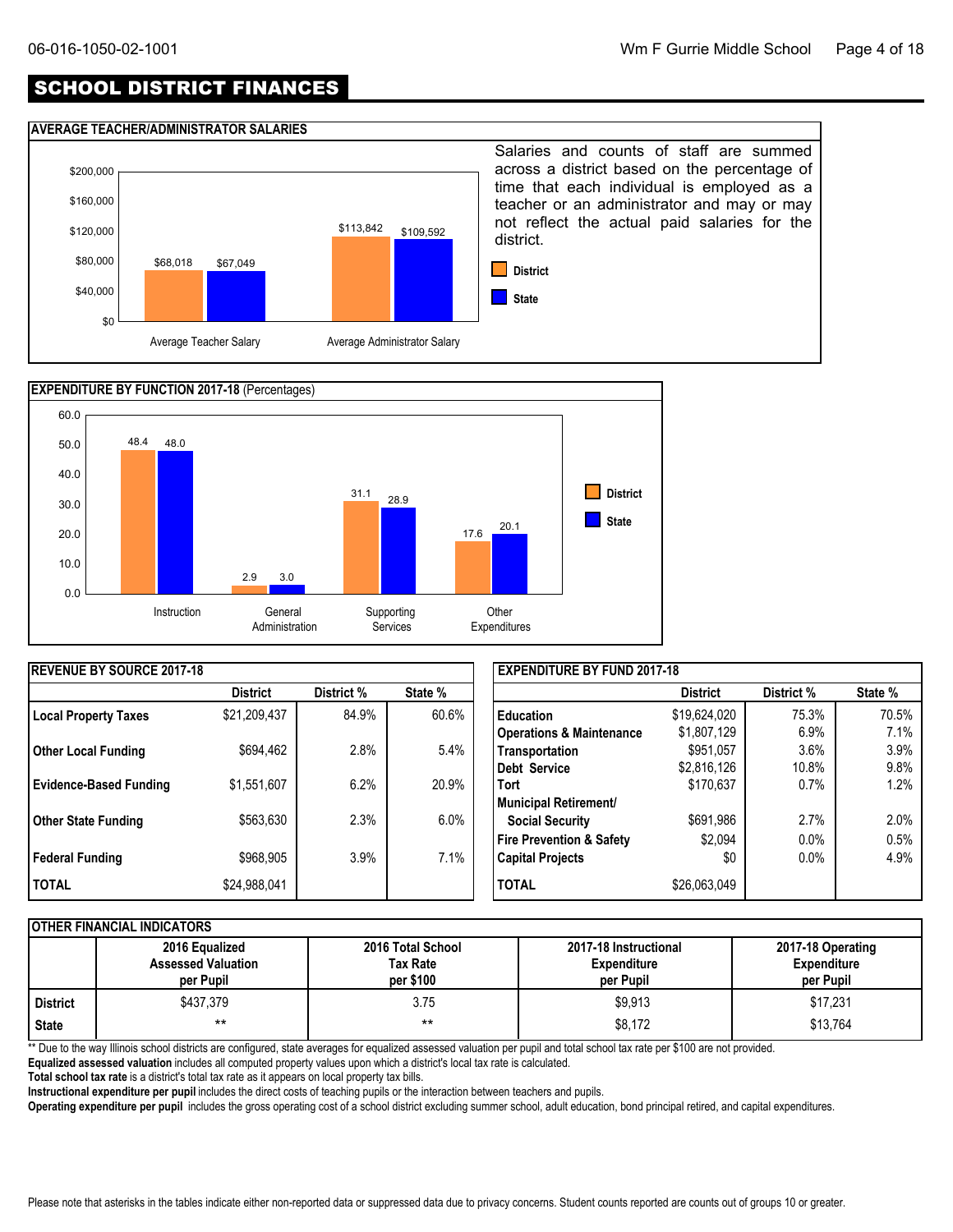# SCHOOL-LEVEL FINANCES

[www.isbe.net/site-based](https://www.isbe.net/site-based). The Every Student Succeeds Act requires LEAs to report school-level expenditure data, beginning with school year 2018-19. LEAs are required to report actual personnel and non-personnel expenditures of both site-specific and district-centralized expenditures. These data are self-reported and may differ from Annual Financial Report data. For more information, visit

For Site-Based Expenditure Reporting, enrollment numbers display the average of the enrolled student count on October 1 and March 1 of the reporting year, including all children aged 3 through 21 in grades prekindergarten through 12 served by the LEA or placed in another educational institution by the LEA. Note that students attending only part of each day are counted as proportional students in the count, which may lead to decimal places in the enrollment number.

|                 |            |       | <b>Site-Level Per-Pupil</b><br><b>Expenditures</b> |          |     | District Centralized Per-Pupil   Total Per-Pupil Expenditures  <br><b>Expenditures</b> |         |       |                              |          |                   |                              |
|-----------------|------------|-------|----------------------------------------------------|----------|-----|----------------------------------------------------------------------------------------|---------|-------|------------------------------|----------|-------------------|------------------------------|
|                 | Enrollment |       | Federal State/Local Subtotal I                     |          |     | Federal State/Local Subtotal                                                           |         |       | Federal State/Local Subtotal |          | <b>Exclusions</b> | Total<br><b>Expenditures</b> |
| School          | 310.50     | \$63  | \$10.510                                           | \$10.573 | \$0 | \$6.016                                                                                | \$6.016 | \$63  | \$16,526                     | \$16.589 |                   |                              |
| <b>District</b> | .360.09    | \$210 | \$10.750                                           | \$10.960 | \$0 | \$5.962                                                                                | \$5.962 | \$210 | \$16.712                     | \$16.923 | \$2,921,007       | \$25,937,093                 |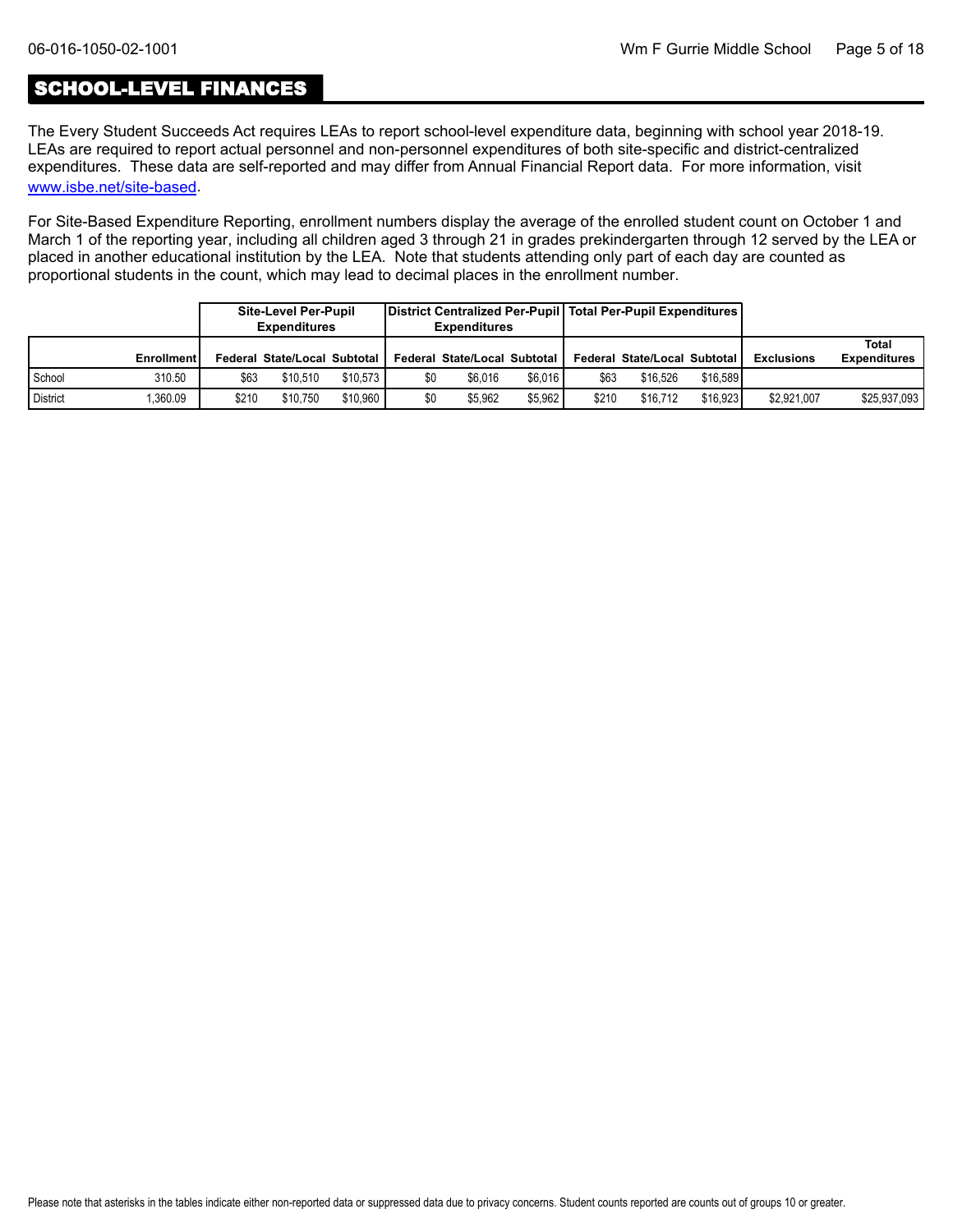# ACADEMIC PERFORMANCE - ASSESSMENTS

The federal Every Student Succeeds Act (ESSA) requires states to assess their learning standards for English language arts (ELA), mathematics, and science. Each state may also have a general assessment for the majority of its students, and an alternate assessment for the one percent of students with the most significant cognitive disabilities. ESSA also requires that English Learners be assessed in four domains (reading, writing, speaking and listening) each year until they reach proficiency. Results are presented both by subject (all tests combined) and then by individual test.

|              | <b>ELA PARTICIPATION - ALL TESTS (Demographics)</b> |         |         |         |                 |                 |        |                                              |          |                       |                         |                         |          |               |
|--------------|-----------------------------------------------------|---------|---------|---------|-----------------|-----------------|--------|----------------------------------------------|----------|-----------------------|-------------------------|-------------------------|----------|---------------|
|              |                                                     |         |         |         |                 |                 |        | <b>Native</b><br><b>Hawaiian</b><br>/Pacific | American | Two or<br><b>More</b> | <b>Children</b><br>with | <b>Students</b><br>with | English  | Low           |
|              | All                                                 | Male    | Female  | White   | <b>Black</b>    | <b>Hispanic</b> | Asian  | <b>Islander</b>                              | Indian   | Races                 | <b>Disabilities</b>     | <b>IEPs</b>             | Learners | <b>Income</b> |
| School       | 299                                                 | 169     | 130     | 167     | 14 <sub>1</sub> | 107             |        | $\star$                                      |          |                       | 73                      | 40                      | 18       | 116           |
|              | 97.1%                                               | 97.1%   | 97.0%   | 96.5%   | 100.0%          | 97.3%           |        | ×                                            |          |                       | 96.1%                   | 97.6%                   | 94.7%    | 95.9%         |
| District     | 880                                                 | 480     | 400     | 464     | 26              | 339             | 12     |                                              |          | 38                    | 209                     | 139                     | 130      | 362           |
|              | 98.0%                                               | 98.8%   | 97.1%   | 97.3%   | 100.0%          | 98.5%           | 100.0% | ×                                            |          | 100.0%                | 98.1%                   | 98.6%                   | 98.5%    | 98.1%         |
| <b>State</b> | 1,010,618                                           | 516,708 | 493,910 | 478,905 | 168,549         | 271,587         | 51,523 | ,052                                         | 2,507    | 36,495                | 182,538                 | 150,559                 | 116,294  | 508,337       |
|              | 98.5%                                               | 98.5%   | 98.6%   | 98.7%   | 97.6%           | 98.7%           | 99.2%  | 98.0%                                        | 97.9%    | 98.3%                 | 97.1%                   | 97.0%                   | 99.0%    | 98.5%         |

| MATH PARTICIPATION - ALL TESTS (Demographics) |  |
|-----------------------------------------------|--|
|-----------------------------------------------|--|

|                 |           |         |         |         |              |                 |        | <b>Native</b>   |          |        |                     |                 |          |               |
|-----------------|-----------|---------|---------|---------|--------------|-----------------|--------|-----------------|----------|--------|---------------------|-----------------|----------|---------------|
|                 |           |         |         |         |              |                 |        | Hawaiian        |          | Two or | <b>Children</b>     | <b>Students</b> |          |               |
|                 |           |         |         |         |              |                 |        | /Pacific        | American | More   | with                | with            | English  | Low           |
|                 | All       | Male    | Female  | White   | <b>Black</b> | <b>Hispanic</b> | Asian  | <b>Islander</b> | Indian   | Races  | <b>Disabilities</b> | <b>IEPs</b>     | Learners | <b>Income</b> |
| School          | 303       | 172     | 131     | 169     | 14           | 109             |        |                 |          |        | 75                  | 41              | 19,      | 119           |
|                 | 98.4%     | 98.9%   | 97.8%   | 97.7%   | 100.0%       | 99.1%           |        |                 |          |        | 98.7%               | 100.0%          | 100.0%   | 98.3%         |
| <b>District</b> | 882       | 483     | 399     | 465     | 26           | 340             | 12     |                 |          | 38     | 210                 | 139             | 130      | 363           |
|                 | 98.3%     | 99.4%   | 97.1%   | 97.7%   | 100.0%       | 98.8%           | 100.0% |                 |          | 100.0% | 98.6%               | 98.6%           | 98.5%    | 98.6%         |
| State           | 1,008,807 | 515,735 | 493,072 | 478,184 | 168,075      | 271,084         | 51,471 | 1,049           | 2,507    | 36,437 | 181,886             | 150,031         | 116,086  | 507,352       |
|                 | 98.4%     | 98.3%   | 98.5%   | 98.7%   | 97.4%        | 98.5%           | 99.2%  | 97.9%           | 97.9%    | 98.2%  | 96.8%               | 96.7%           | 98.8%    | 98.3%         |

|                 | SCIENCE PARTICIPATION - ALL TESTS (Demographics) |         |         |         |              |                 |         |                 |          |         |                     |                 |          |               |
|-----------------|--------------------------------------------------|---------|---------|---------|--------------|-----------------|---------|-----------------|----------|---------|---------------------|-----------------|----------|---------------|
|                 |                                                  |         |         |         |              |                 |         | <b>Native</b>   |          |         |                     |                 |          |               |
|                 |                                                  |         |         |         |              |                 |         | Hawaiian        |          | Two or  | <b>Children</b>     | <b>Students</b> |          |               |
|                 |                                                  |         |         |         |              |                 |         | /Pacific        | American | More    | with                | with            | English  | Low           |
|                 | All                                              | Male    | Female  | White   | <b>Black</b> | <b>Hispanic</b> | Asian   | <b>Islander</b> | Indian   | Races   | <b>Disabilities</b> | <b>IEPs</b>     | Learners | <b>Income</b> |
| School          | 140                                              | 81      | 59      | 77      |              | 52              |         |                 |          |         | 31                  | 16              |          | 54            |
|                 | 95.9%                                            | 97.6%   | 93.7%   | 95.1%   |              | 98.1%           | $\star$ |                 |          |         | 93.9%               | 88.9%           |          | 96.4%         |
| <b>District</b> | 287                                              | 151     | 136     | 147     |              | 117             | $\star$ |                 | $\star$  |         | 76                  | 47              | 41       | 124           |
|                 | 97.3%                                            | 98.1%   | 96.5%   | 96.7%   |              | 98.3%           |         |                 | *        | $\star$ | 95.0%               | 92.2%           | 97.6%    | 97.6%         |
| <b>State</b>    | 430,766                                          | 219,803 | 210,963 | 205,348 | 68,167       | 117,463         | 22,314  | 453             | 1,133    | 15,888  | 74,904              | 60,163          | 40,285   | 208,470       |
|                 | 96.1%                                            | 95.9%   | 96.4%   | 97.1%   | 93.1%        | 96.2%           | 97.2%   | 95.2%           | 95.5%    | 95.9%   | 93.6%               | 93.0%           | 96.1%    | 95.2%         |

#### **NUMBER AND PERCENTAGE OF ENGLISH LEARNERS EXEMPTED FROM ASSESSMENT**

No English Learners are exempted from assessment, including those who are newly arrived in the U.S. Previously, states could exempt newly arrived English Learners from ELA testing only. Under ESSA, states have flexibility in how they test and use scores from newly arrived English Learners. Per the approved Illinois ESSA State Plan, "Illinois will assess newly arrived ELs, enrolled in their first year in U.S. schools, in grades 3-12 in academic content areas: English language arts, mathematics, and science. Data from the first-year assessments will not be included in accountability determinations, but serve solely for baseline purposes."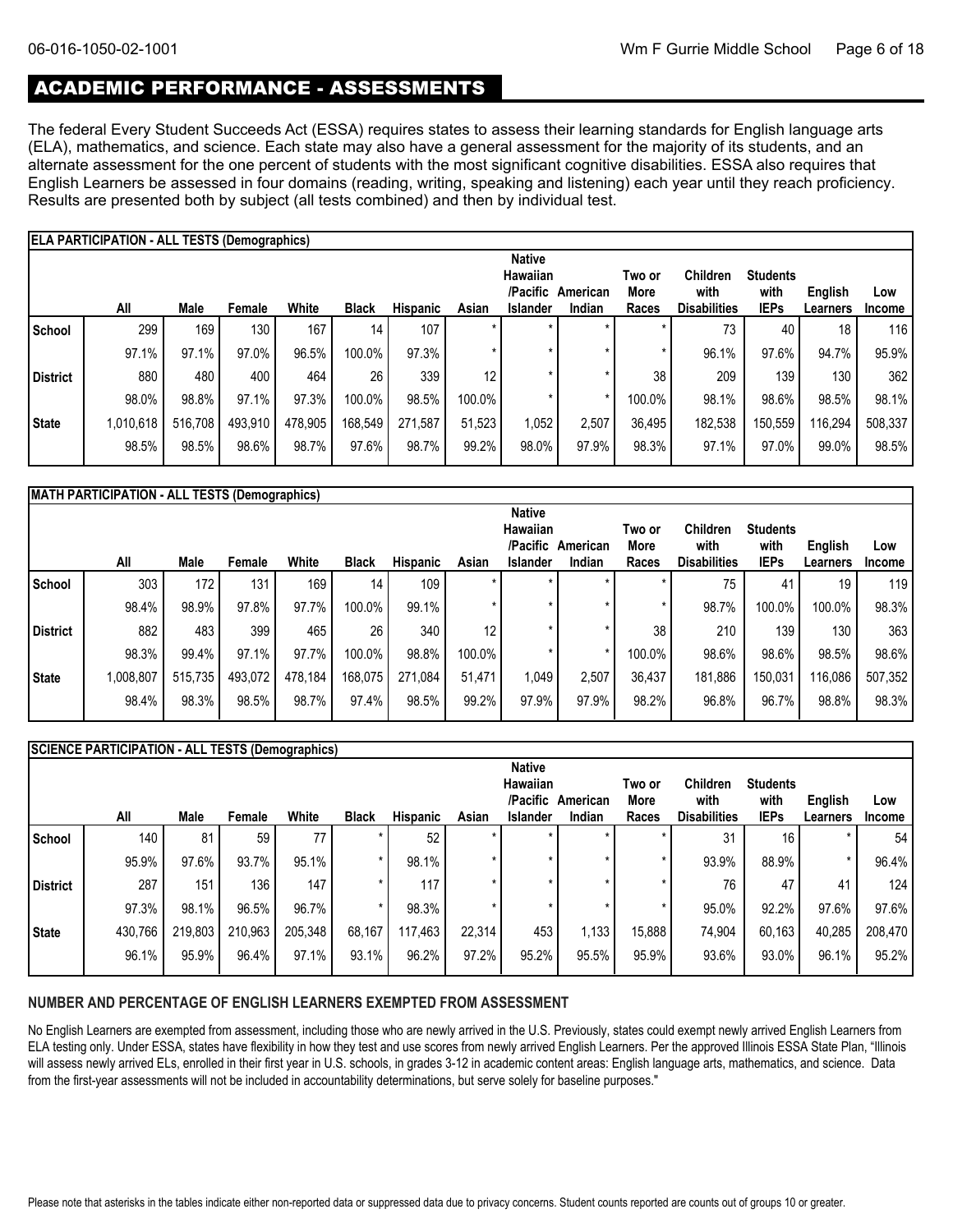# **IAR ELA PARTICIPATION (Demographics)**

|              | All     | Male    | Female           | White   | <b>Black</b> | <b>Hispanic</b> | Asian   | <b>Native</b><br>Hawaiian<br>/Pacific<br><b>Islander</b> | American<br>Indian | Two or<br>More<br>Races | Children<br>with<br><b>Disabilities</b> | <b>Students</b><br>with<br><b>IEPs</b> | English<br>Learners | Low<br><b>Income</b> |
|--------------|---------|---------|------------------|---------|--------------|-----------------|---------|----------------------------------------------------------|--------------------|-------------------------|-----------------------------------------|----------------------------------------|---------------------|----------------------|
| School       | 296     | 166     | 130 <sub>1</sub> | 166     | 14           | 105             | *       | $\star$                                                  |                    |                         | 70                                      | 37                                     | 18                  | 114                  |
|              | 97.0%   | 97.1%   | 97.0%            | 96.5%   | 100.0%       | 97.2%           | $\star$ |                                                          |                    |                         | 95.9%                                   | 97.4%                                  | 94.7%               | 95.8%                |
| District     | 872     | 474     | 398              | 459     | 26           | 336             | 12      |                                                          |                    | 38                      | 201                                     | 131                                    | 130                 | 357                  |
|              | 98.0%   | 98.8%   | 97.1%            | 97.2%   | 100.0%       | 98.5%           | 100.0%  |                                                          |                    | 100.0%                  | 98.0%                                   | 98.5%                                  | 98.5%               | 98.1%                |
| <b>State</b> | 858,263 | 438,255 | 420,008          | 403,342 | 143,785      | 232,553         | 43,766  | 888                                                      | 2,117              | 31,812                  | 148,984                                 | 122,671                                | 106,434             | 441,034              |
|              | 98.8%   | 98.8%   | 98.8%            | 98.9%   | 98.5%        | 99.0%           | 99.3%   | 98.2%                                                    | 98.6%              | 98.5%                   | 97.8%                                   | 98.0%                                  | 99.3%               | 99.0%                |

|                 | <b>IAR MATH PARTICIPATION (Demographics)</b> |         |         |         |                 |          |                 |                                                   |                    |                         |                                                |                                        |                                   |                      |
|-----------------|----------------------------------------------|---------|---------|---------|-----------------|----------|-----------------|---------------------------------------------------|--------------------|-------------------------|------------------------------------------------|----------------------------------------|-----------------------------------|----------------------|
|                 | All                                          | Male    | Female  | White   | <b>Black</b>    | Hispanic | Asian           | <b>Native</b><br>Hawaiian<br>/Pacific<br>Islander | American<br>Indian | Two or<br>More<br>Races | <b>Children</b><br>with<br><b>Disabilities</b> | <b>Students</b><br>with<br><b>IEPs</b> | <b>English</b><br><b>Learners</b> | Low<br><b>Income</b> |
| School          | 300                                          | 169     | 131     | 168     | 14 <sub>1</sub> | 107      | $\star$         |                                                   |                    |                         | 72                                             | 38                                     | 19                                | 117                  |
|                 | 98.4%                                        | 98.8%   | 97.8%   | 97.7%   | 100.0%          | 99.1%    | $\star$         |                                                   |                    |                         | 98.6%                                          | 100.0%                                 | 100.0%                            | 98.3%                |
| <b>District</b> | 874                                          | 477     | 397     | 460     | 26              | 337      | 12 <sub>1</sub> |                                                   |                    | 38                      | 202                                            | 131                                    | 130                               | 358                  |
|                 | 98.3%                                        | 99.4%   | 97.1%   | 97.7%   | 100.0%          | 98.8%    | 100.0%          |                                                   |                    | 100.0%                  | 98.5%                                          | 98.5%                                  | 98.5%                             | 98.6%                |
| State           | 856,463                                      | 437,288 | 419.175 | 402,630 | 143,311         | 232,053  | 43.715          | 885                                               | 2.117              | 31.752                  | 148,343                                        | 122.154                                | 106,229                           | 440,054              |
|                 | 98.7%                                        | 98.7%   | 98.7%   | 98.8%   | 98.2%           | 98.8%    | 99.3%           | 98.1%                                             | 98.6%              | 98.4%                   | 97.5%                                          | 97.6%                                  | 99.2%                             | 98.8%                |
|                 |                                              |         |         |         |                 |          |                 |                                                   |                    |                         |                                                |                                        |                                   |                      |

|                 | <b>SAT ELA PARTICIPATION (Demographics)</b> |         |         |         |              |                 |       |                 |          |        |                     |                 |          |               |
|-----------------|---------------------------------------------|---------|---------|---------|--------------|-----------------|-------|-----------------|----------|--------|---------------------|-----------------|----------|---------------|
|                 |                                             |         |         |         |              |                 |       | <b>Native</b>   |          |        |                     |                 |          |               |
|                 |                                             |         |         |         |              |                 |       | Hawaiian        |          | Two or | <b>Children</b>     | <b>Students</b> |          |               |
|                 |                                             |         |         |         |              |                 |       | /Pacific        | American | More   | with                | with            | English  | Low           |
|                 | All                                         | Male    | Female  | White   | <b>Black</b> | <b>Hispanic</b> | Asian | <b>Islander</b> | Indian   | Races  | <b>Disabilities</b> | <b>IEPs</b>     | Learners | <b>Income</b> |
| School          | $\star$                                     |         | $\star$ |         |              | $\star$         |       |                 |          |        |                     |                 |          | $\star$       |
|                 | $\star$                                     | $\star$ | ÷       | $\star$ |              | $\star$         |       |                 |          |        | $\star$             |                 |          | $\star$       |
| <b>District</b> | ÷                                           | $\star$ |         | $\star$ |              |                 |       |                 |          |        |                     |                 |          | $\star$       |
|                 | $\star$                                     | $\star$ |         | $\star$ |              |                 |       |                 |          |        | $\star$             |                 |          | $\star$       |
| State           | 141,124                                     | 71,035  | 70,089  | 70,819  | 22,225       | 36,048          | 7,212 | 153             | 362      | 4,305  | 22,372              | 16,706          | 7,285    | 60,546        |
|                 | 97.4%                                       | 97.0%   | 97.9%   | 98.7%   | 93.9%        | 96.9%           | 99.1% | 96.8%           | 94.8%    | 97.4%  | 95.7%               | 94.9%           | 95.6%    | 95.9%         |

|                 | SAT MATH PARTICIPATION (Demographics) |                 |                 |                 |                 |                    |                |                                                          |                    |                         |                                         |                                        |                     |                      |
|-----------------|---------------------------------------|-----------------|-----------------|-----------------|-----------------|--------------------|----------------|----------------------------------------------------------|--------------------|-------------------------|-----------------------------------------|----------------------------------------|---------------------|----------------------|
|                 | All                                   | Male            | Female          | White           | <b>Black</b>    | <b>Hispanic</b>    | Asian          | <b>Native</b><br>Hawaiian<br>/Pacific<br><b>Islander</b> | American<br>Indian | Two or<br>More<br>Races | Children<br>with<br><b>Disabilities</b> | <b>Students</b><br>with<br><b>IEPs</b> | English<br>Learners | Low<br><b>Income</b> |
| School          | *                                     |                 | $\star$<br>÷    | $\star$         |                 | $\star$<br>$\star$ |                |                                                          |                    |                         |                                         | $\star$                                |                     |                      |
| <b>District</b> | $\star$                               |                 |                 | $\star$         |                 | $\star$<br>$\star$ |                |                                                          |                    |                         |                                         | $\star$<br>$\star$                     |                     |                      |
| <b>State</b>    | 141,124<br>97.4%                      | 71,035<br>97.0% | 70,089<br>97.9% | 70,819<br>98.7% | 22,225<br>93.9% | 36,048<br>96.9%    | 7,212<br>99.1% | 153<br>96.8%                                             | 362<br>94.8%       | 4,305<br>97.4%          | 22,372<br>95.7%                         | 16,706<br>94.9%                        | 7,285<br>95.6%      | 60,546<br>95.9%      |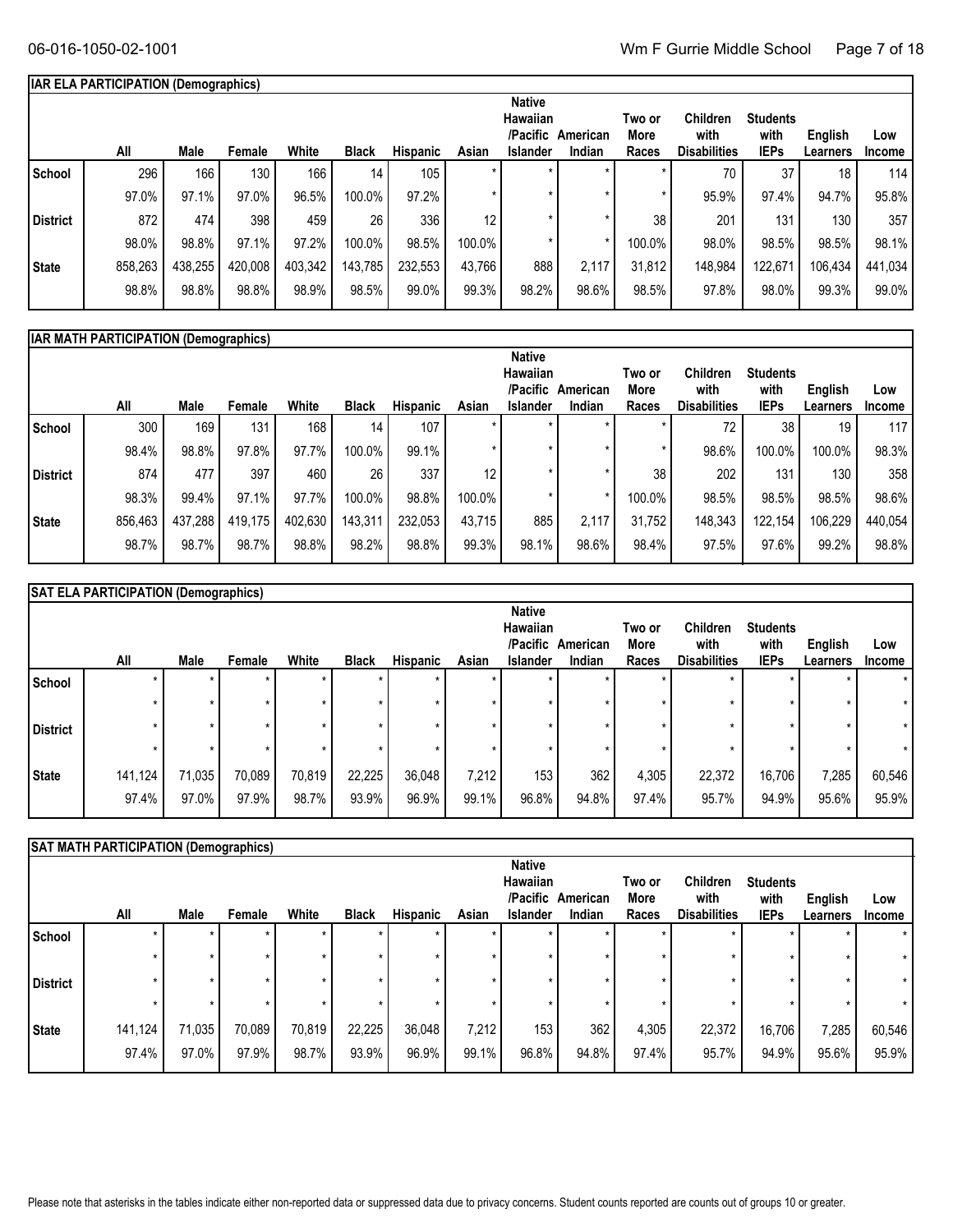# **DLM-AA ELA PARTICIPATION (Demographics)**

|                 | All    | Male  | Female | White | <b>Black</b> | Hispanic | Asian | <b>Native</b><br>Hawaiian<br>/Pacific<br><b>Islander</b> | American<br>Indian | Two or<br>More<br>Races | Children<br>with<br><b>Disabilities</b> | <b>Students</b><br>with<br><b>IEPs</b> | <b>English</b><br>Learners | Low<br>Income |
|-----------------|--------|-------|--------|-------|--------------|----------|-------|----------------------------------------------------------|--------------------|-------------------------|-----------------------------------------|----------------------------------------|----------------------------|---------------|
| School          |        |       |        |       |              |          |       | $\star$                                                  |                    |                         |                                         |                                        | $\star$                    | $\star$       |
|                 |        |       |        |       |              |          |       |                                                          |                    |                         |                                         |                                        | *                          |               |
| <b>District</b> |        |       |        |       |              |          |       |                                                          |                    |                         |                                         |                                        | *                          | $\star$       |
|                 |        |       |        |       |              |          |       |                                                          |                    |                         |                                         |                                        |                            |               |
| <b>State</b>    | 11,237 | 7,420 | 3,817  | 4,745 | 2,544        | 2,986    | 545   | 11                                                       | 28                 | 378                     | 11,188                                  | 11,188                                 | 2,575                      | 6,762         |
|                 | 90.4%  | 90.2% | 90.6%  | 90.6% | 86.8%        | 92.8%    | 92.1% | 91.7%                                                    | 84.8%              | 92.4%                   | 90.6%                                   | 90.6%                                  | 95.3%                      | 89.8%         |

|                 | DLM-AA MATH PARTICIPATION (Demographics) |       |        |         |              |                 |         |                             |          |                |                         |                         |          |               |
|-----------------|------------------------------------------|-------|--------|---------|--------------|-----------------|---------|-----------------------------|----------|----------------|-------------------------|-------------------------|----------|---------------|
|                 |                                          |       |        |         |              |                 |         | <b>Native</b>               |          |                |                         |                         |          |               |
|                 |                                          |       |        |         |              |                 |         | <b>Hawaiian</b><br>/Pacific | American | Two or<br>More | <b>Children</b><br>with | <b>Students</b><br>with | English  | Low           |
|                 | All                                      | Male  | Female | White   | <b>Black</b> | <b>Hispanic</b> | Asian   | Islander                    | Indian   | Races          | <b>Disabilities</b>     | <b>IEPs</b>             | Learners | <b>Income</b> |
| School          |                                          |       |        |         |              |                 |         |                             |          |                |                         |                         |          | $\star$       |
|                 |                                          | ÷     |        | $\star$ | $\star$      | $\star$         | $\star$ |                             |          |                |                         | $\star$                 | $\star$  | $\star$       |
| <b>District</b> |                                          |       |        |         | ÷            | $\star$         | $\star$ |                             |          |                |                         | ÷                       | $\star$  | $\star$       |
|                 |                                          |       |        | $\star$ |              | $\star$         | $\star$ |                             |          |                |                         |                         |          | $\star$       |
| State           | 11,225                                   | 7,414 | 3,811  | 4,736   | 2,543        | 2,983           | 544     | 11 <sub>1</sub>             | 28       | 380            | 11,176                  | 11,176                  | 2,572    | 6,756         |
|                 | 90.3%                                    | 90.2% | 90.5%  | 90.4%   | 86.8%        | 92.7%           | 91.9%   | 91.7%                       | 84.8%    | 92.9%          | 90.5%                   | 90.5%                   | 95.2%    | 89.7%         |

|                 | DLM-AA SCIENCE PARTICIPATION (Demographics) |       |        |         |              |                    |       |                                                          |                    |                         |                                                |                                        |                     |                      |
|-----------------|---------------------------------------------|-------|--------|---------|--------------|--------------------|-------|----------------------------------------------------------|--------------------|-------------------------|------------------------------------------------|----------------------------------------|---------------------|----------------------|
|                 | All                                         | Male  | Female | White   | <b>Black</b> | <b>Hispanic</b>    | Asian | <b>Native</b><br>Hawaiian<br>/Pacific<br><b>Islander</b> | American<br>Indian | Two or<br>More<br>Races | <b>Children</b><br>with<br><b>Disabilities</b> | <b>Students</b><br>with<br><b>IEPs</b> | English<br>Learners | Low<br><b>Income</b> |
| School          |                                             |       |        |         |              | $\star$            |       |                                                          |                    |                         |                                                |                                        |                     |                      |
| <b>District</b> |                                             |       |        | $\star$ |              | $\star$<br>$\star$ |       |                                                          |                    |                         |                                                | $\star$<br>$\star$                     |                     | $\star$              |
|                 |                                             |       |        | $\star$ |              | $\star$            |       |                                                          |                    |                         |                                                | $\star$                                |                     |                      |
| <b>State</b>    | 4,731                                       | 3,136 | ,595   | 2,031   | 1,114        | 1,210              | 218   |                                                          | 12                 | 145                     | 4,715                                          | 4,715                                  | 971                 | 2,763                |
|                 | 90.2%                                       | 90.1% | 90.3%  | 89.1%   | 88.9%        | 93.2%              | 91.2% | 50.0%                                                    | 100.0%             | 88.4%                   | 90.3%                                          | 90.3%                                  | 93.8%               | 89.7%                |

|              | <b>ISA PARTICIPATION (Demographics)</b> |         |         |         |              |                 |        |                 |          |         |                     |                 |          |                  |
|--------------|-----------------------------------------|---------|---------|---------|--------------|-----------------|--------|-----------------|----------|---------|---------------------|-----------------|----------|------------------|
|              |                                         |         |         |         |              |                 |        | <b>Native</b>   |          |         |                     |                 |          |                  |
|              |                                         |         |         |         |              |                 |        | Hawaiian        |          | Two or  | <b>Children</b>     | <b>Students</b> |          |                  |
|              |                                         |         |         |         |              |                 |        | /Pacific        | American | More    | with                | with            | English  | Low              |
|              | All                                     | Male    | Female  | White   | <b>Black</b> | <b>Hispanic</b> | Asian  | <b>Islander</b> | Indian   | Races   | <b>Disabilities</b> | <b>IEPs</b>     | Learners | <b>Income</b>    |
| School       | 139                                     | 80      | 59      | 76      |              | 52              |        |                 |          |         | 30                  | 15              |          | 54               |
|              | 95.9%                                   | 97.6%   | 93.7%   | 95.0%   |              | 98.1%           |        |                 |          | $\star$ | 93.8%               | 88.2%           |          | 96.4%            |
| l District   | 284                                     | 149     | 135     | 145     |              | 116             |        |                 |          | ÷       | 73                  | 44              | 41       | 122 <sub>1</sub> |
|              | 97.3%                                   | 98.0%   | 96.4%   | 96.7%   |              | 98.3%           |        |                 |          | $\star$ | 94.8%               | 91.7%           | 97.6%    | 97.6%            |
| <b>State</b> | 426,055                                 | 216,678 | 209,377 | 203,326 | 67,060       | 116,257         | 22.096 | 452             | 1,121    | 15.743  | 70,208              | 55,467          | 39,317   | 205,716          |
|              | 96.2%                                   | 96.0%   | 96.4%   | 97.2%   | 93.2%        | 96.2%           | 97.3%  | 95.4%           | 95.5%    | 95.9%   | 93.7%               | $93.1\%$        | 96.1%    | 95.2%            |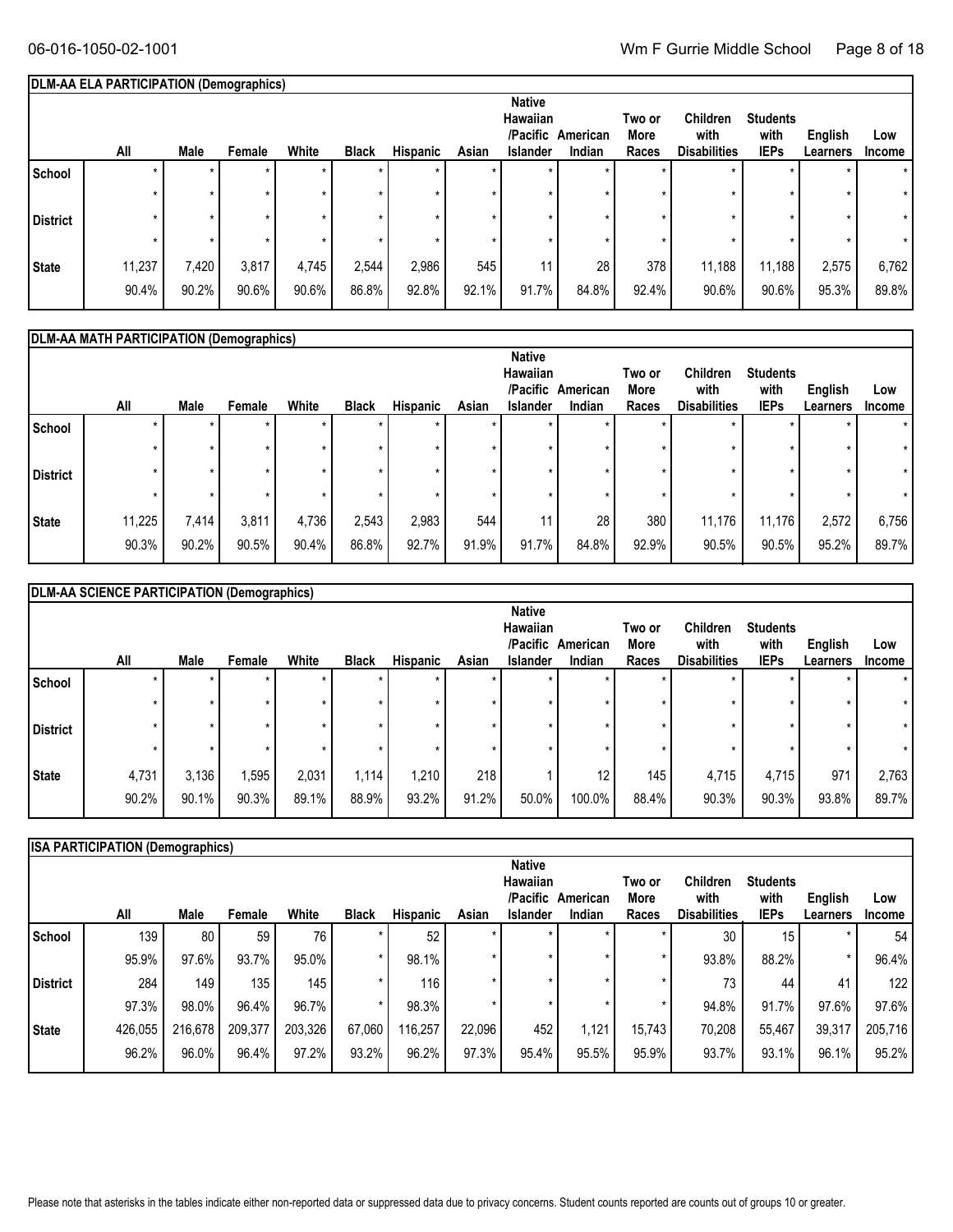| ELA PROFICIENCY - ALL TESTS (Demographics) |  |
|--------------------------------------------|--|
|                                            |  |

|                 | <b>Native</b><br>Hawaiian<br>All<br>/Pacific American |         |         |         |              |                 |         |                 |         | Two or<br>More |
|-----------------|-------------------------------------------------------|---------|---------|---------|--------------|-----------------|---------|-----------------|---------|----------------|
|                 | <b>Students</b>                                       | Male    | Female  | White   | <b>Black</b> | <b>Hispanic</b> | Asian   | <b>Islander</b> | Indian  | Races          |
| School          | 176                                                   | 85      | 91      | 116     | 5            | 47              | $\star$ | $\star$         | $\star$ | $\star$        |
|                 | 58.9%                                                 | 50.3%   | 70.0%   | 69.5%   | 35.7%        | 43.9%           | $\star$ | $\star$         | $\star$ | $\star$        |
| <b>District</b> | 489                                                   | 237     | 252     | 322     | 8            | 125             | 8       | $\star$         | $\star$ | 25             |
|                 | 55.6%                                                 | 49.4%   | 63.0%   | 69.4%   | 30.8%        | 36.9%           | 66.7%   | $\star$         | $\star$ | 65.8%          |
| <b>State</b>    | 377,587                                               | 163,770 | 213,817 | 228,572 | 29,904       | 69,545          | 33,646  | 482             | 765     | 14,673         |
|                 | 37.4%                                                 | 31.7%   | 43.3%   | 47.7%   | 17.7%        | 25.6%           | 65.3%   | 45.8%           | 30.5%   | 40.2%          |
|                 |                                                       |         |         |         |              |                 |         |                 |         |                |

|                 | <b>ELA PROFICIENCY - ALL TESTS (Demographics Continued)</b> |                                        |                            |                      |                 |                |                     |                 |  |  |  |  |  |
|-----------------|-------------------------------------------------------------|----------------------------------------|----------------------------|----------------------|-----------------|----------------|---------------------|-----------------|--|--|--|--|--|
|                 | <b>Children</b><br>with<br><b>Disabilities</b>              | <b>Students</b><br>with<br><b>IEPs</b> | English<br><b>Learners</b> | Low<br><b>Income</b> | <b>Homeless</b> | <b>Migrant</b> | Youth<br>In<br>Care | <b>Military</b> |  |  |  |  |  |
| <b>School</b>   | 36                                                          | 9                                      | 0                          | 43                   | $\star$         | $\star$        | $\star$             | $\star$         |  |  |  |  |  |
|                 | 49.3%                                                       | 22.5%                                  | 0.0%                       | 37.1%                | $\star$         | $\star$        | $\star$             | $\star$         |  |  |  |  |  |
| <b>District</b> | 76                                                          | 29                                     | 25                         | 122                  | $\star$         | $\star$        | $\star$             | $\star$         |  |  |  |  |  |
|                 | 36.4%                                                       | 20.9%                                  | 19.2%                      | 33.7%                | $\star$         | $\star$        | $\star$             | $\star$         |  |  |  |  |  |
| <b>State</b>    | 26,497                                                      | 13,800                                 | 11,554                     | 114,925              | 2,872           | 12             | 681                 | 2,664           |  |  |  |  |  |
|                 | 14.5%                                                       | 9.2%                                   | 9.9%                       | 22.6%                | 13.9%           | 7.2%           | 14.2%               | 38.3%           |  |  |  |  |  |

| MATH PROFICIENCY - ALL TESTS (Demographics) |                        |                                                                                                                                                                               |         |         |        |        |         |         |         |         |  |  |
|---------------------------------------------|------------------------|-------------------------------------------------------------------------------------------------------------------------------------------------------------------------------|---------|---------|--------|--------|---------|---------|---------|---------|--|--|
|                                             | All<br><b>Students</b> | <b>Native</b><br>Hawaiian<br>Two or<br>/Pacific American<br>More<br>White<br><b>Black</b><br><b>Hispanic</b><br>Male<br>Female<br>Asian<br><b>Islander</b><br>Indian<br>Races |         |         |        |        |         |         |         |         |  |  |
| <b>School</b>                               | 138                    | 74                                                                                                                                                                            | 64      | 104     | 3      | 27     | *       | $\star$ | $\star$ |         |  |  |
|                                             | 45.5%                  | 43.0%                                                                                                                                                                         | 48.9%   | 61.5%   | 21.4%  | 24.8%  | $\star$ | $\star$ | $\star$ | $\star$ |  |  |
| <b>District</b>                             | 401                    | 223                                                                                                                                                                           | 178     | 287     | 4      | 88     |         | $\star$ | $\star$ | 18      |  |  |
|                                             | 45.5%                  | 46.2%                                                                                                                                                                         | 44.6%   | 61.7%   | 15.4%  | 25.9%  | 33.3%   | $\star$ | $\star$ | 47.4%   |  |  |
| <b>State</b>                                | 322,318                | 165,971                                                                                                                                                                       | 156,347 | 199.403 | 19,780 | 55,245 | 34,584  | 427     | 622     | 12,257  |  |  |
|                                             | 32.0%                  | 32.2%                                                                                                                                                                         | 31.7%   | 41.7%   | 11.8%  | 20.4%  | 67.2%   | 40.7%   | 24.8%   | 33.6%   |  |  |

|                 | <b>MATH PROFICIENCY - ALL TESTS (Demographics Continued)</b> |                                        |                     |                      |                 |                |                            |          |  |  |  |  |  |
|-----------------|--------------------------------------------------------------|----------------------------------------|---------------------|----------------------|-----------------|----------------|----------------------------|----------|--|--|--|--|--|
|                 | <b>Children</b><br>with<br><b>Disabilities</b>               | <b>Students</b><br>with<br><b>IEPs</b> | English<br>Learners | Low<br><b>Income</b> | <b>Homeless</b> | <b>Migrant</b> | Youth<br><b>In</b><br>Care | Military |  |  |  |  |  |
| <b>School</b>   | 29                                                           | 6                                      | 0                   | 24                   | $\star$         | $\star$        | $\star$                    | $\star$  |  |  |  |  |  |
|                 | 38.7%                                                        | 14.6%                                  | 0.0%                | 20.2%                | $\star$         | $\star$        | $\star$                    | $\star$  |  |  |  |  |  |
| <b>District</b> | 60                                                           | 19                                     | 18                  | 82                   | $\star$         | $\star$        | $\star$                    | $\star$  |  |  |  |  |  |
|                 | 28.6%                                                        | 13.7%                                  | 13.8%               | 22.6%                | $\star$         | $\star$        | $\star$                    | $\star$  |  |  |  |  |  |
| <b>State</b>    | 24,013                                                       | 12,743                                 | 12,865              | 87,526               | 1,890           | 10             | 484                        | 2,220    |  |  |  |  |  |
|                 | 13.2%                                                        | 8.5%                                   | 11.1%               | 17.3%                | 9.2%            | 6.1%           | 10.2%                      | 32.0%    |  |  |  |  |  |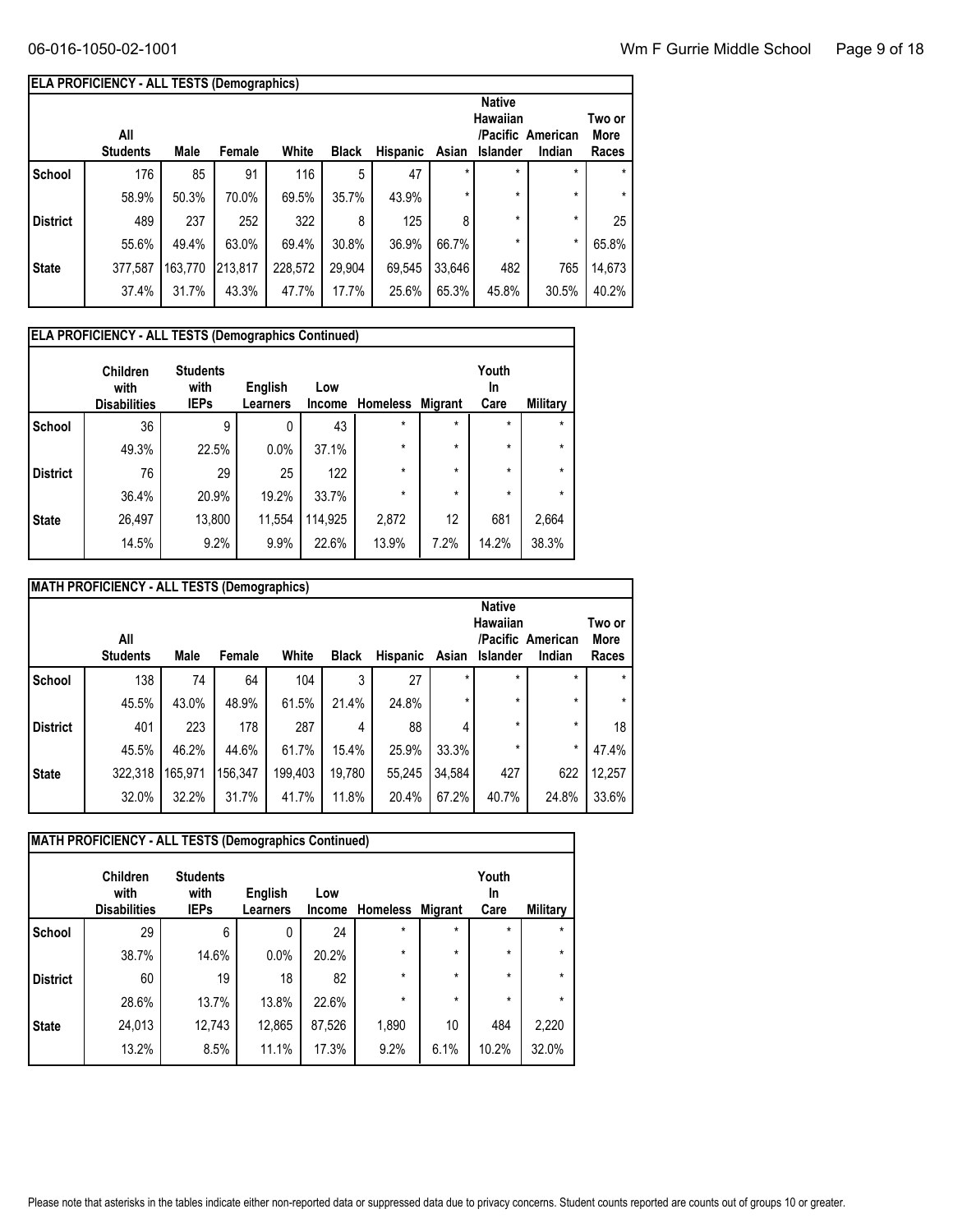|                 | <b>SCIENCE PROFICIENCY - ALL TESTS (Demographics)</b>                                                                                                                                            |         |         |         |         |        |         |         |         |         |  |
|-----------------|--------------------------------------------------------------------------------------------------------------------------------------------------------------------------------------------------|---------|---------|---------|---------|--------|---------|---------|---------|---------|--|
|                 | <b>Native</b><br><b>Hawaiian</b><br>Two or<br>/Pacific American<br>All<br>More<br>White<br><b>Students</b><br>Male<br><b>Black</b><br>Hispanic<br>Female<br>Asian<br>Islander<br>Indian<br>Races |         |         |         |         |        |         |         |         |         |  |
| <b>School</b>   | 83                                                                                                                                                                                               | 44      | 39      | 54      | $\star$ | 24     | $\star$ | $\star$ | $\star$ | $\star$ |  |
|                 | 59.3%                                                                                                                                                                                            | 54.3%   | 65.2%   | 70.1%   | $\star$ | 46.2%  | $\star$ | $\star$ | $\star$ | $\star$ |  |
| <b>District</b> | 172                                                                                                                                                                                              | 88      | 84      | 110     | $\star$ | 50     | $\star$ | $\star$ | $\star$ | $\star$ |  |
|                 | 59.9%                                                                                                                                                                                            | 58.3%   | 61.8%   | 74.8%   | $\star$ | 42.7%  | $\star$ | $\star$ | $\star$ | $\star$ |  |
| <b>State</b>    | 208,012                                                                                                                                                                                          | 105,491 | 102,521 | 124,967 | 15,687  | 42,175 | 16,053  | 252     | 466     | 8,412   |  |
|                 | 48.3%                                                                                                                                                                                            | 48.0%   | 48.6%   | 60.9%   | 22.5%   | 35.9%  | 71.9%   | 55.6%   | 41.1%   | 52.9%   |  |

|                 | <b>SCIENCE PROFICIENCY - ALL TESTS (Demographics Continued)</b> |                                        |                            |                      |                 |                |                     |                 |  |  |  |  |
|-----------------|-----------------------------------------------------------------|----------------------------------------|----------------------------|----------------------|-----------------|----------------|---------------------|-----------------|--|--|--|--|
|                 | <b>Children</b><br>with<br><b>Disabilities</b>                  | <b>Students</b><br>with<br><b>IEPs</b> | English<br><b>Learners</b> | Low<br><b>Income</b> | <b>Homeless</b> | <b>Migrant</b> | Youth<br>In<br>Care | <b>Military</b> |  |  |  |  |
| <b>School</b>   | 15                                                              | 3                                      | $\star$                    | 19                   | $\star$         | $\star$        | $\star$             | $\star$         |  |  |  |  |
|                 | 47.8%                                                           | 17.5%                                  | $\star$                    | 35.2%                | $\star$         | $\star$        | $\star$             | $\star$         |  |  |  |  |
| <b>District</b> | 38                                                              | 16                                     | 8                          | 52                   | $\star$         | $\star$        | $\star$             | $\star$         |  |  |  |  |
|                 | 50.0%                                                           | 33.0%                                  | 19.5%                      | 41.9%                | $\star$         | $\star$        | $\star$             | $\star$         |  |  |  |  |
| <b>State</b>    | 18,427                                                          | 10,359                                 | 6,219                      | 68,664               | 1,792           | 10             | 419                 | 1,364           |  |  |  |  |
|                 | 24.2%                                                           | 16.8%                                  | 15.4%                      | 32.9%                | 21.8%           | 14.5%          | 22.2%               | 50.2%           |  |  |  |  |

| <b>EL PROFICIENCY ON ACCESS</b> |                 |         |                                                 |        |       |                   |             |  |  |  |  |
|---------------------------------|-----------------|---------|-------------------------------------------------|--------|-------|-------------------|-------------|--|--|--|--|
|                                 |                 |         |                                                 |        |       | Long              | %<br>Long   |  |  |  |  |
|                                 | #<br><b>ELS</b> | Tested  | %<br><b>Participation Proficient Proficient</b> |        | %     | <b>Term</b><br>EL | Term<br>EL. |  |  |  |  |
| <b>School</b>                   | 20              | 20      | 100.0%                                          | 0      | 0.0%  | 8                 |             |  |  |  |  |
| District                        | 211             | 211     | 100.0%                                          | 27     | 12.8% | 8                 | 3.8%        |  |  |  |  |
| State                           | 216,769         | 213,935 | 98.7%                                           | 18,468 | 8.6%  | 28,216            | 13.0%       |  |  |  |  |
|                                 |                 |         |                                                 |        |       |                   |             |  |  |  |  |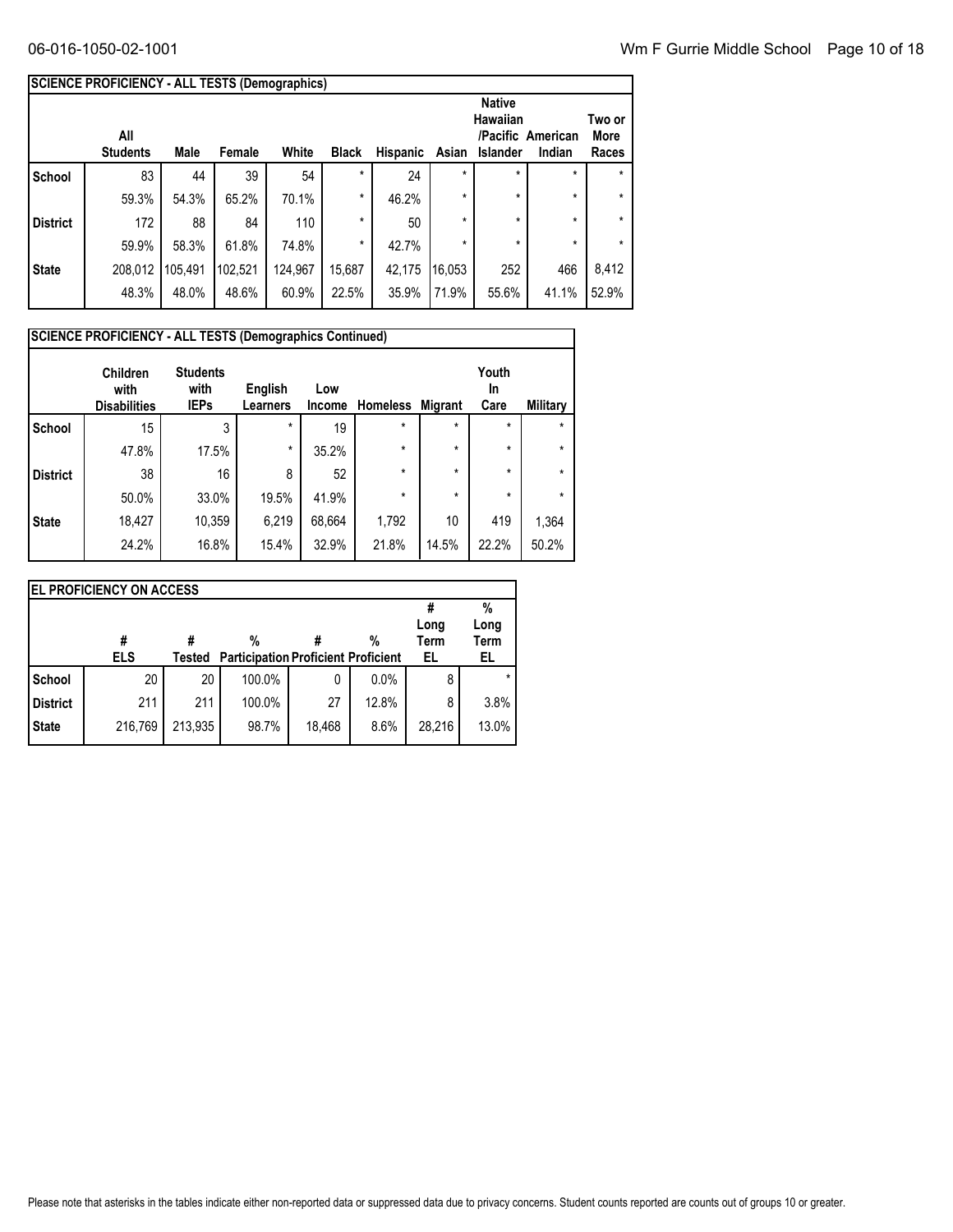#### **Illinois Assessment of Readiness (IAR)**

Each Performance Level is a broad, categorical level defined by a student's overall scale score and used to report overall student performance by describing how well students met the expectations for their grade level/course. Each Performance Level is defined by a range of overall scale scores for the assessment. There are five Performance Levels for IAR assessments:

- Level 1: Did not yet meet expectations
- Level 2: Partially met expectations
- Level 3: Approached expectations
- Level 4: Met expectations
- Level 5: Exceeded expectations

Students performing at levels 4 and 5 met or exceeded expectations, have demonstrated readiness for the next grade level/course and, ultimately, are on track for college and careers. Performance Level Descriptors describe the knowledge, skills, and practices that students should know and be able to demonstrate at each Performance Level in each content area (ELA and mathematics) and at each grade level/course.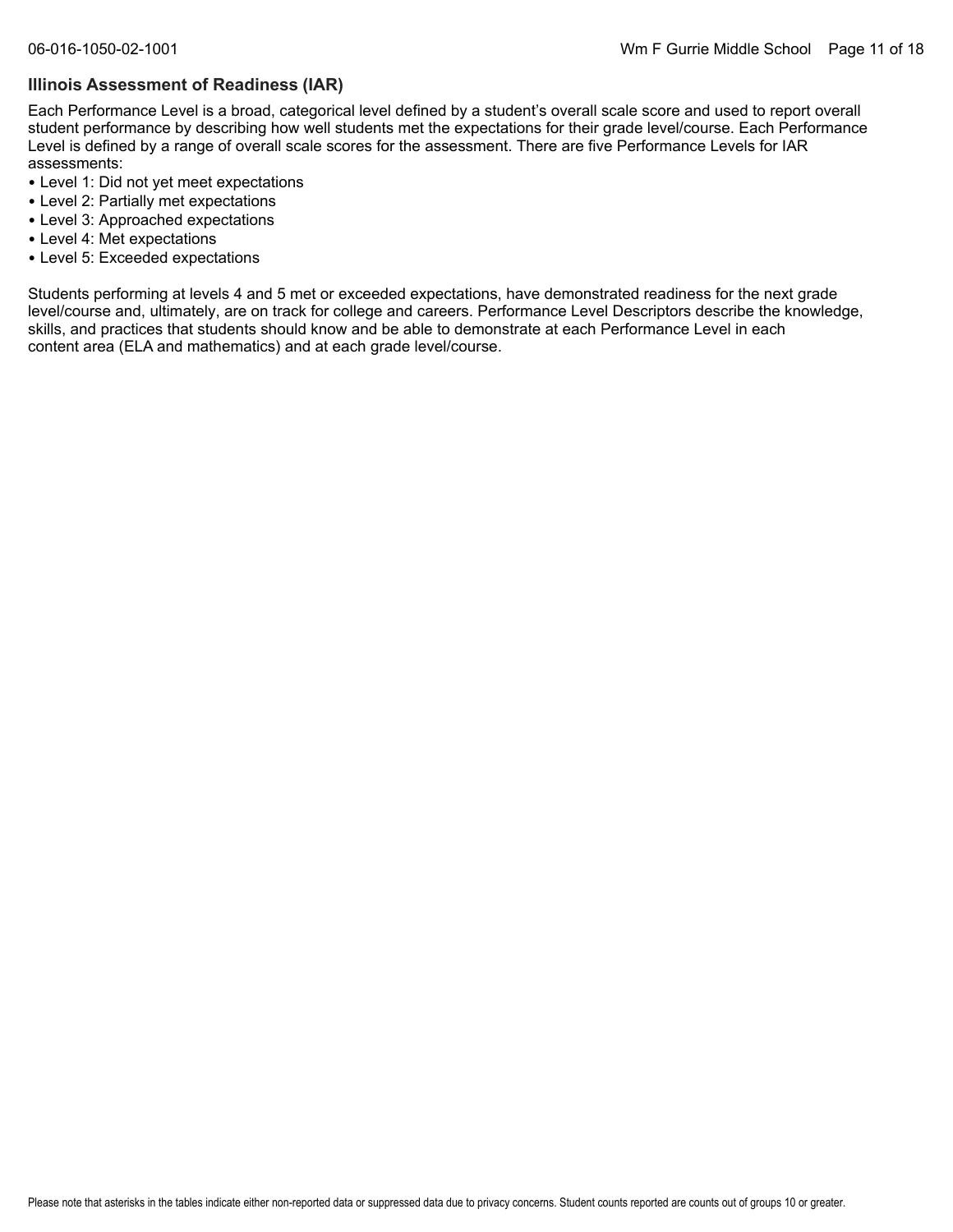# **Grade 7 - All**

|                 |       |       | ELA   |       |       | <b>Mathematics</b> |       |       |       |      |  |
|-----------------|-------|-------|-------|-------|-------|--------------------|-------|-------|-------|------|--|
| Levels          |       |       |       |       |       |                    |       | ◠     |       |      |  |
| School          | 4.5%  | 14.7% | 18.6% | 33.3% | 28.8% | 5.7%               | 19.5% | 22.0% | 43.4% | 9.4% |  |
| <b>District</b> | 4.5%  | 14.7% | 18.6% | 33.3% | 28.8% | 5.7%               | 19.5% | 22.0% | 43.4% | 9.4% |  |
| <b>State</b>    | 15.5% | 18.0% | 25.3% | 29.7% | 11.5% | 11.0%              | 27.6% | 31.5% | 25.3% | 4.6% |  |

#### **Grade 7 - Gender**

|        |                 |       |       | ELA   |       |       | <b>Mathematics</b> |       |       |       |       |  |
|--------|-----------------|-------|-------|-------|-------|-------|--------------------|-------|-------|-------|-------|--|
|        | Levels          |       |       |       |       |       |                    |       |       |       |       |  |
| Male   | School          | 5.9%  | 17.6% | 23.5% | 35.3% | 17.6% | 5.7%               | 13.6% | 33.0% | 43.2% | 4.5%  |  |
|        | <b>District</b> | 5.9%  | 17.6% | 23.5% | 35.3% | 17.6% | 5.7%               | 13.6% | 33.0% | 43.2% | 4.5%  |  |
|        | <b>State</b>    | 19.6% | 20.3% | 26.2% | 26.2% | 7.7%  | 12.1%              | 27.3% | 30.1% | 25.5% | 5.0%  |  |
| Female | School          | 2.8%  | 11.3% | 12.7% | 31.0% | 42.3% | 5.6%               | 26.8% | 8.5%  | 43.7% | 15.5% |  |
|        | <b>District</b> | 2.8%  | 11.3% | 12.7% | 31.0% | 42.3% | 5.6%               | 26.8% | 8.5%  | 43.7% | 15.5% |  |
|        | <b>State</b>    | 11.2% | 15.5% | 24.3% | 33.4% | 15.6% | 9.8%               | 27.8% | 33.0% | 25.0% | 4.3%  |  |

# **Grade 7 - Racial/Ethnic Background**

|                          |                                 | <u>ELA</u><br><b>Mathematics</b> |         |         |         |         |         |         |         |         |       |
|--------------------------|---------------------------------|----------------------------------|---------|---------|---------|---------|---------|---------|---------|---------|-------|
|                          | Levels                          | 1                                | 2       | 3       | 4       | 5       |         | 2       | 3       | 4       | 5     |
| White                    | School                          | 0.0%                             | 8.9%    | 16.7%   | 34.4%   | 40.0%   | 1.1%    | 11.0%   | 17.6%   | 54.9%   | 15.4% |
|                          | <b>District</b>                 | 0.0%                             | 8.9%    | 16.7%   | 34.4%   | 40.0%   | 1.1%    | 11.0%   | 17.6%   | 54.9%   | 15.4% |
|                          | <b>State</b>                    | 8.7%                             | 13.7%   | 25.0%   | 36.7%   | 15.9%   | 6.3%    | 20.4%   | 33.8%   | 33.6%   | 5.9%  |
| <b>Black</b>             | School                          | $\star$                          | $\star$ | $\star$ | $\star$ | $\star$ | $\star$ | $\star$ | $\star$ | $\star$ |       |
|                          | <b>District</b>                 | $\star$                          | $\star$ | $\star$ | $\star$ | $\star$ | $\star$ | $\star$ | $\star$ | $\star$ |       |
|                          | <b>State</b>                    | 29.8%                            | 25.7%   | 24.6%   | 16.9%   | 3.1%    | 22.8%   | 42.6%   | 25.1%   | 8.9%    | 0.5%  |
| Hispanic                 | School                          | 9.4%                             | 20.8%   | 20.8%   | 34.0%   | 15.1%   | 9.1%    | 29.1%   | 29.1%   | 30.9%   | 1.8%  |
|                          | <b>District</b>                 | 9.4%                             | 20.8%   | 20.8%   | 34.0%   | 15.1%   | 9.1%    | 29.1%   | 29.1%   | 30.9%   | 1.8%  |
|                          | <b>State</b>                    | 20.8%                            | 22.7%   | 27.6%   | 23.5%   | 5.5%    | 13.4%   | 34.5%   | 33.4%   | 17.2%   | 1.4%  |
| Asian                    | School                          | $\star$                          | *       | $\star$ | $\star$ | $\star$ | $\star$ | *       | $\star$ | ÷       |       |
|                          | <b>District</b>                 | $\star$                          | $\star$ | $\star$ | $\star$ | $\star$ | $\star$ | $\star$ | $\star$ | $\star$ |       |
|                          | <b>State</b>                    | 4.9%                             | 7.6%    | 17.5%   | 39.7%   | 30.3%   | 2.6%    | 8.9%    | 22.7%   | 43.9%   | 22.0% |
|                          | <b>Native Hawaiian/Pacific</b>  |                                  |         |         |         |         |         |         |         |         |       |
| Islander                 |                                 |                                  |         |         |         |         |         |         |         |         |       |
|                          | School                          | $\star$                          | $\star$ | $\star$ | $\star$ | $\star$ | $\star$ | $\star$ | $\star$ | $\star$ |       |
|                          | <b>District</b>                 |                                  | $\star$ |         | $\star$ | $\star$ |         |         | $\star$ |         |       |
|                          | <b>State</b>                    | 14.3%                            | 17.9%   | 19.3%   | 35.7%   | 12.9%   | 11.4%   | 26.4%   | 26.4%   | 27.1%   | 8.6%  |
| American Indian          |                                 | $\star$                          | $\star$ | $\star$ | $\star$ | $\star$ | $\star$ | $\star$ | $\star$ | $\star$ |       |
|                          | School                          |                                  | $\star$ | $\star$ |         |         |         |         | $\star$ |         |       |
|                          | <b>District</b><br><b>State</b> | 17.7%                            | 20.2%   | 26.5%   | 27.4%   | 8.3%    | 14.4%   | 31.4%   | 30.0%   | 21.5%   | 2.5%  |
| <b>Two or More Races</b> |                                 |                                  |         |         |         |         |         |         |         |         |       |
|                          | School                          | $\star$                          | $\star$ | $\star$ | $\star$ | $\star$ | $\star$ | $\star$ | $\star$ | $\star$ |       |
|                          | <b>District</b>                 | $\star$                          | $\star$ | $\star$ | $\star$ | $\star$ | ٠       | $\star$ | ÷       |         |       |
|                          | <b>State</b>                    | 13.8%                            | 17.4%   | 25.1%   | 30.3%   | 13.3%   | 11.8%   | 27.3%   | 29.3%   | 25.2%   | 6.5%  |

#### **Grade 7 - English Learner**

|                 |       |       | ELA   |         |      | <b>Mathematics</b> |       |       |      |      |  |
|-----------------|-------|-------|-------|---------|------|--------------------|-------|-------|------|------|--|
| Levels          |       |       |       |         |      |                    |       |       |      |      |  |
| School          | 38.3% | 47.8% | 9.6%  | $0.0\%$ | 0.0% | 27.3%              | 45.5% | 27.3% | 0.0% | 0.0% |  |
| <b>District</b> | 38.3% | 47.8% | 9.6%  | 0.0%    | 0.0% | 27.3%              | 45.5% | 27.3% | 0.0% | 0.0% |  |
| <b>State</b>    | 50.3% | 29.2% | 15.4% | 4.8%    | 0.3% | 30.8%              | 46.9% | 18.5% | 3.8% | 0.1% |  |

#### **Grade 7 - Children with Disabilities**

|                 |       |       |       |       |       | <b>Mathematics</b> |       |       |       |       |  |
|-----------------|-------|-------|-------|-------|-------|--------------------|-------|-------|-------|-------|--|
| Levels          |       |       |       |       |       |                    |       |       |       |       |  |
| School          | 13.2% | 10.5% | 15.8% | 31.6% | 26.3% | 12.8%              | 20.5% | 23.1% | 30.8% | 12.8% |  |
| <b>District</b> | 13.2% | 10.5% | 15.8% | 31.6% | 26.3% | 12.8%              | 20.5% | 23.1% | 30.8% | 12.8% |  |
| <b>State</b>    | 43.2% | 24.7% | 17.7% | 11.5% | 2.9%  | 32.3%              | 38.7% | 17.8% | 9.8%  | . 6%  |  |

#### **Grade 7 - Students with IEPs**

|            |                 |       | <b>ELA</b> |       |       |         |       | <b>Mathematics</b> |       |       |       |  |
|------------|-----------------|-------|------------|-------|-------|---------|-------|--------------------|-------|-------|-------|--|
|            | <b>Levels</b>   |       |            |       |       |         |       |                    |       |       |       |  |
| <b>IEP</b> | School          | 26.3% | 21.1%      | 21.1% | 26.3% | 5.3%    | 25.0% | 35.0%              | 25.0% | 10.0% | 5.0%  |  |
|            | <b>District</b> | 26.3% | 21.1%      | 21.1% | 26.3% | 5.3%    | 25.0% | 35.0%              | 25.0% | 10.0% | 5.0%  |  |
|            | <b>State</b>    | 51.4% | 25.8%      | 15.1% | 6.5%  | $1.1\%$ | 38.7% | 41.9%              | 13.8% | 5.1%  | 0.6%  |  |
| Non-IEP    | School          | .5%   | 13.9%      | 18.2% | 34.3% | 32.1%   | 2.9%  | 17.3%              | 21.6% | 48.2% | 10.1% |  |
|            | <b>District</b> | .5%   | 13.9%      | 18.2% | 34.3% | 32.1%   | 2.9%  | 17.3%              | 21.6% | 48.2% | 10.1% |  |
|            | <b>State</b>    | 9.7%  | 16.7%      | 26.9% | 33.5% | 13.2%   | 6.5%  | 25.3%              | 34.4% | 28.5% | 5.3%  |  |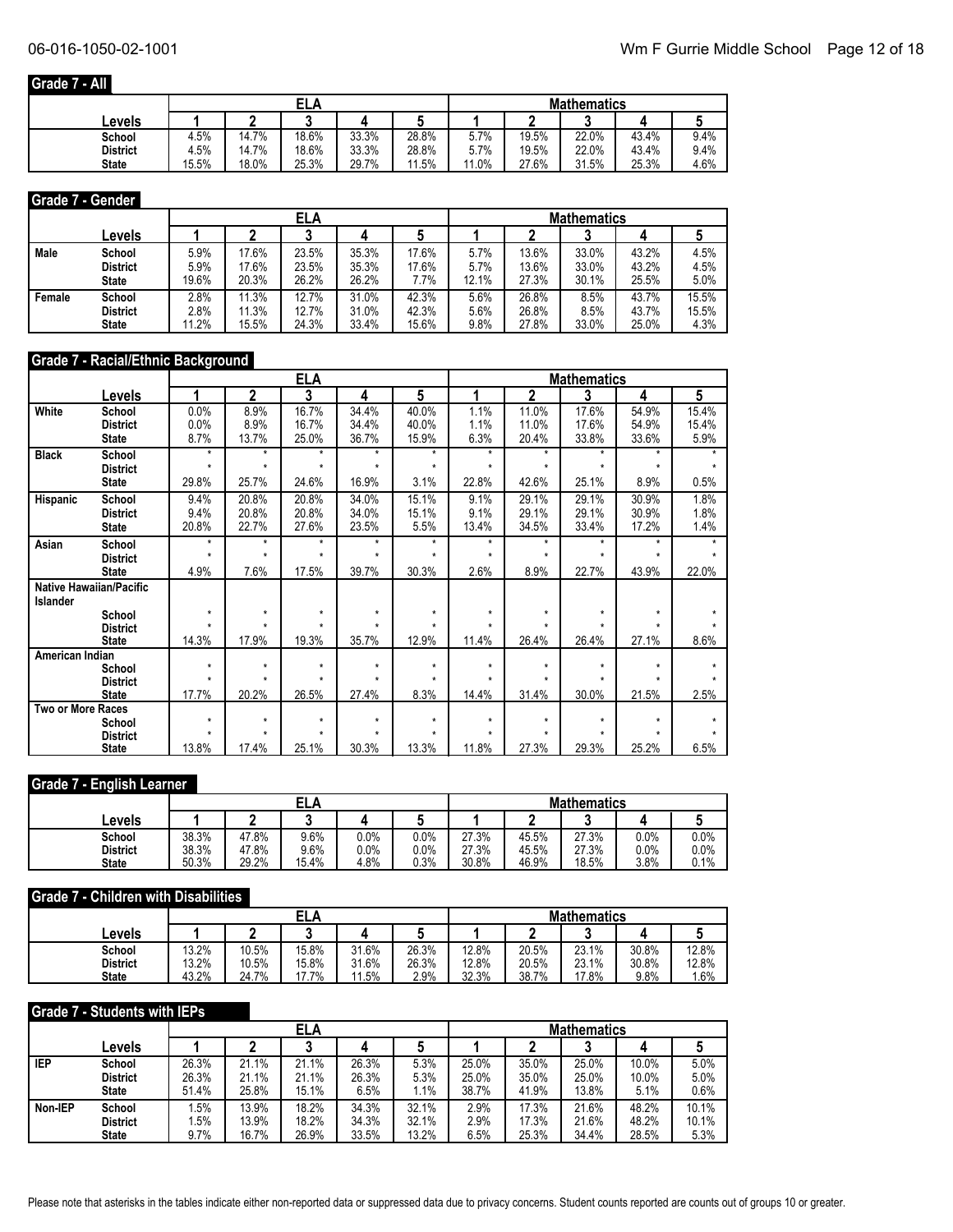# **Grade 7 - Economically Disadvantaged**

|                                 |       |       | <b>ELA</b> |       |       | <b>Mathematics</b> |       |       |       |       |
|---------------------------------|-------|-------|------------|-------|-------|--------------------|-------|-------|-------|-------|
| Levels                          |       |       |            |       |       |                    |       |       |       |       |
| <b>Free/Reduced Price Lunch</b> |       |       |            |       |       |                    |       |       |       |       |
| School                          | 8.5%  | 30.6% | 23.8%      | 27.2% | 8.5%  | 13.1%              | 31.1% | 29.5% | 23.0% | 3.3%  |
| <b>District</b>                 | 8.5%  | 30.6% | 23.8%      | 27.2% | 8.5%  | 13.1%              | 31.1% | 29.5% | 23.0% | 3.3%  |
| <b>State</b>                    | 23.9% | 23.9% | 26.5%      | 21.0% | 4.7%  | 16.9%              | 37.2% | 30.6% | 14.2% | 1.2%  |
| <b>Not Eligible</b><br>School   | 2.0%  | 5.1%  | 15.3%      | 36.7% | 40.8% | 1.0%               | 12.2% | 17.3% | 56.1% | 13.3% |
| <b>District</b>                 | 2.0%  | 5.1%  | 15.3%      | 36.7% | 40.8% | 1.0%               | 12.2% | 17.3% | 56.1% | 13.3% |
| <b>State</b>                    | 6.9%  | 11.9% | 24.1%      | 38.6% | 18.6% | 5.0%               | 17.8% | 32.5% | 36.6% | 8.1%  |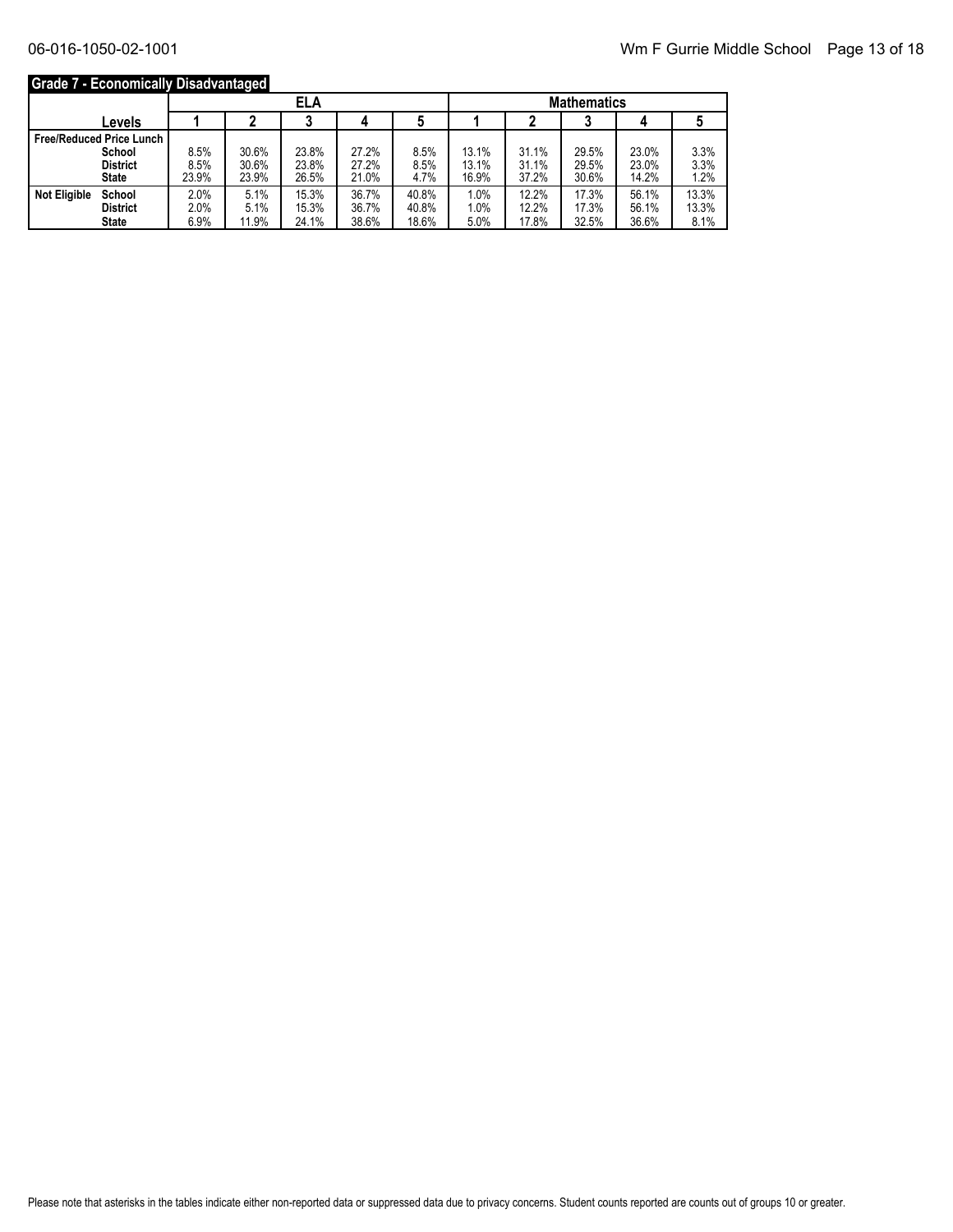# **Grade 8 - All**

|                 |       | ELA   |       |       |      |       | <b>Mathematics</b> |       |       |           |  |  |
|-----------------|-------|-------|-------|-------|------|-------|--------------------|-------|-------|-----------|--|--|
| _evels          |       |       |       |       |      |       |                    |       |       |           |  |  |
| School          | 6.4%  | 14.3% | 23.6% | 46.4% | 9.3% | 12.8% | 24.8%              | 24.8% | 30.5% | 7.1%<br>- |  |  |
| <b>District</b> | 6.4%  | 14.3% | 23.6% | 46.4% | 9.3% | 12.8% | 24.8%              | 24.8% | 30.5% | 7.1%      |  |  |
| <b>State</b>    | 16.9% | 18.1% | 25.3% | 32.3% | 7.3% | 25.6% | 21.9%              | 19.9% | 28.2% | 4.4%      |  |  |

#### **Grade 8 - Gender**

|        |                 |       |       | ELA   |       |       | <b>Mathematics</b> |       |       |       |       |  |
|--------|-----------------|-------|-------|-------|-------|-------|--------------------|-------|-------|-------|-------|--|
|        | Levels          |       |       |       |       |       |                    |       |       |       |       |  |
| Male   | School          | 8.6%  | 16.0% | 27.2% | 43.2% | 4.9%  | 13.6%              | 23.5% | 24.7% | 34.6% | 3.7%  |  |
|        | <b>District</b> | 8.6%  | 16.0% | 27.2% | 43.2% | 4.9%  | 13.6%              | 23.5% | 24.7% | 34.6% | 3.7%  |  |
|        | <b>State</b>    | 22.1% | 21.4% | 25.4% | 26.5% | 4.6%  | 28.3%              | 21.8% | 18.7% | 26.4% | 4.7%  |  |
| Female | School          | 3.4%  | 11.9% | 18.6% | 50.8% | 15.3% | 11.7%              | 26.7% | 25.0% | 25.0% | 11.7% |  |
|        | <b>District</b> | 3.4%  | 11.9% | 18.6% | 50.8% | 15.3% | 11.7%              | 26.7% | 25.0% | 25.0% | 11.7% |  |
|        | <b>State</b>    | 11.5% | 14.7% | 25.3% | 38.4% | 10.2% | 22.6%              | 22.0% | 21.2% | 30.1% | 4.1%  |  |

# **Grade 8 - Racial/Ethnic Background**

|                          |                                |                    |                    | <u>ELA</u> |         |         |         |         | <b>Mathematics</b> |         |       |
|--------------------------|--------------------------------|--------------------|--------------------|------------|---------|---------|---------|---------|--------------------|---------|-------|
|                          | Levels                         |                    | $\mathbf 2$        | 3          | 4       | 5       |         | 2       | 3                  | 4       | 5     |
| White                    | School                         | 6.6%               | 7.9%               | 21.1%      | 51.3%   | 13.2%   | 11.7%   | 20.8%   | 15.6%              | 42.9%   | 9.1%  |
|                          | <b>District</b>                | 6.6%               | 7.9%               | 21.1%      | 51.3%   | 13.2%   | 11.7%   | 20.8%   | 15.6%              | 42.9%   | 9.1%  |
|                          | <b>State</b>                   | 10.4%              | 14.4%              | 25.5%      | 40.0%   | 9.6%    | 17.1%   | 19.3%   | 21.9%              | 36.4%   | 5.3%  |
| <b>Black</b>             | School                         | $\star$            | $\star$            | $\star$    | $\star$ | $\star$ | $\star$ | $\star$ | $\star$            | $\star$ |       |
|                          | <b>District</b>                | $\star$            | $\star$            | $\star$    | $\star$ | $\star$ | $\star$ | $\star$ | $\star$            | $\star$ |       |
|                          | <b>State</b>                   | 31.1%              | 25.7%              | 25.0%      | 16.6%   | 1.6%    | 46.7%   | 26.1%   | 15.6%              | 11.2%   | 0.5%  |
| Hispanic                 | School                         | 7.7%               | 25.0%              | 28.8%      | 32.7%   | 5.8%    | 15.4%   | 34.6%   | 34.6%              | 13.5%   | 1.9%  |
|                          | <b>District</b>                | 7.7%               | 25.0%              | 28.8%      | 32.7%   | 5.8%    | 15.4%   | 34.6%   | 34.6%              | 13.5%   | 1.9%  |
|                          | <b>State</b>                   | 22.4%              | 22.3%              | 26.9%      | 25.1%   | 3.3%    | 31.6%   | 26.5%   | 20.3%              | 20.3%   | 1.4%  |
| Asian                    | School                         | $\star$            | $\star$            | $\star$    | $\star$ | $\star$ | $\star$ | $\star$ | $\star$            | $\star$ |       |
|                          | <b>District</b>                | $\star$            | $\star$            | $\star$    | $\star$ | $\star$ | $\star$ | $\star$ | ÷                  | ÷       |       |
|                          | <b>State</b>                   | 4.9%               | 7.7%               | 16.6%      | 47.1%   | 23.6%   | 6.3%    | 9.7%    | 14.5%              | 47.3%   | 22.3% |
|                          | <b>Native Hawaiian/Pacific</b> |                    |                    |            |         |         |         |         |                    |         |       |
| <b>Islander</b>          |                                |                    |                    |            |         |         |         |         |                    |         |       |
|                          | School                         | $\star$<br>$\star$ | $\star$<br>$\star$ | $\star$    | $\star$ | $\star$ | $\star$ | $\star$ | $\star$<br>÷       | $\star$ |       |
|                          | <b>District</b>                |                    |                    |            |         |         |         |         |                    |         |       |
|                          | <b>State</b>                   | 10.6%              | 10.6%              | 24.2%      | 42.9%   | 11.8%   | 16.4%   | 15.1%   | 19.5%              | 37.1%   | 11.9% |
| American Indian          | School                         | $\star$            | $\star$            | $\star$    | $\star$ | $\star$ | $\star$ | $\star$ | $\star$            | $\star$ |       |
|                          | <b>District</b>                | $\star$            | $\star$            | $\star$    | ÷       |         | $\star$ | $\star$ | ÷                  |         |       |
|                          | <b>State</b>                   | 21.3%              | 18.8%              | 22.7%      | 32.7%   | 4.5%    | 31.1%   | 21.4%   | 16.6%              | 28.3%   | 2.6%  |
| <b>Two or More Races</b> |                                |                    |                    |            |         |         |         |         |                    |         |       |
|                          | School                         | $\star$            | $\star$            | $\star$    | $\star$ | $\star$ | $\star$ | $\star$ | $\star$            | $\star$ |       |
|                          | <b>District</b>                | $\star$            | $\star$            | $\star$    | $\star$ | ÷       | $\star$ | $\star$ | $\star$            |         |       |
|                          | <b>State</b>                   | 16.4%              | 18.4%              | 24.5%      | 32.6%   | 8.0%    | 27.0%   | 22.0%   | 18.7%              | 26.2%   | 6.1%  |

#### **Grade 8 - Children with Disabilities**

|                 |       |       | ELA   |       |      | <b>Mathematics</b> |       |       |       |      |  |
|-----------------|-------|-------|-------|-------|------|--------------------|-------|-------|-------|------|--|
| Levels          |       |       |       |       |      |                    |       |       |       |      |  |
| School          | 15.2% | 27.3% | 18.2% | 30.3% | 9.1% | 30.3%              | 21.2% | 15.2% | 30.3% | 3.0% |  |
| <b>District</b> | 15.2% | 27.3% | 18.2% | 30.3% | 9.1% | 30.3%              | 21.2% | 15.2% | 30.3% | 3.0% |  |
| <b>State</b>    | 43.7% | 25.0% | 17.7% | 12.0% | 7%   | 55.4%              | 22.3% | 11.0% | 10.0% | .4%  |  |

#### **Grade 8 - Students with IEPs**

|            |                 |       |       | ELA   |       |      | <b>Mathematics</b> |       |       |       |      |
|------------|-----------------|-------|-------|-------|-------|------|--------------------|-------|-------|-------|------|
|            | Levels          |       |       |       |       |      |                    |       | ◠     |       |      |
| <b>IEP</b> | School          | 22.2% | 38.9% | 27.8% | 5.6%  | 5.6% | 44.4%              | 22.2% | 22.2% | 11.1% | 0.0% |
|            | <b>District</b> | 22.2% | 38.9% | 27.8% | 5.6%  | 5.6% | 44.4%              | 22.2% | 22.2% | 11.1% | 0.0% |
|            | <b>State</b>    | 51.8% | 26.5% | 14.9% | 6.3%  | 0.7% | 64.4%              | 21.9% | 8.2%  | 5.0%  | 0.5% |
| Non-IEP    | School          | 4.1%  | 10.7% | 23.0% | 52.5% | 9.8% | 8.1%               | 25.2% | 25.2% | 33.3% | 8.1% |
|            | <b>District</b> | 4.1%  | 10.7% | 23.0% | 52.5% | 9.8% | 8.1%               | 25.2% | 25.2% | 33.3% | 8.1% |
|            | <b>State</b>    | 11.4% | 16.8% | 27.0% | 36.4% | 8.3% | 19.5%              | 21.9% | 21.8% | 31.8% | 5.0% |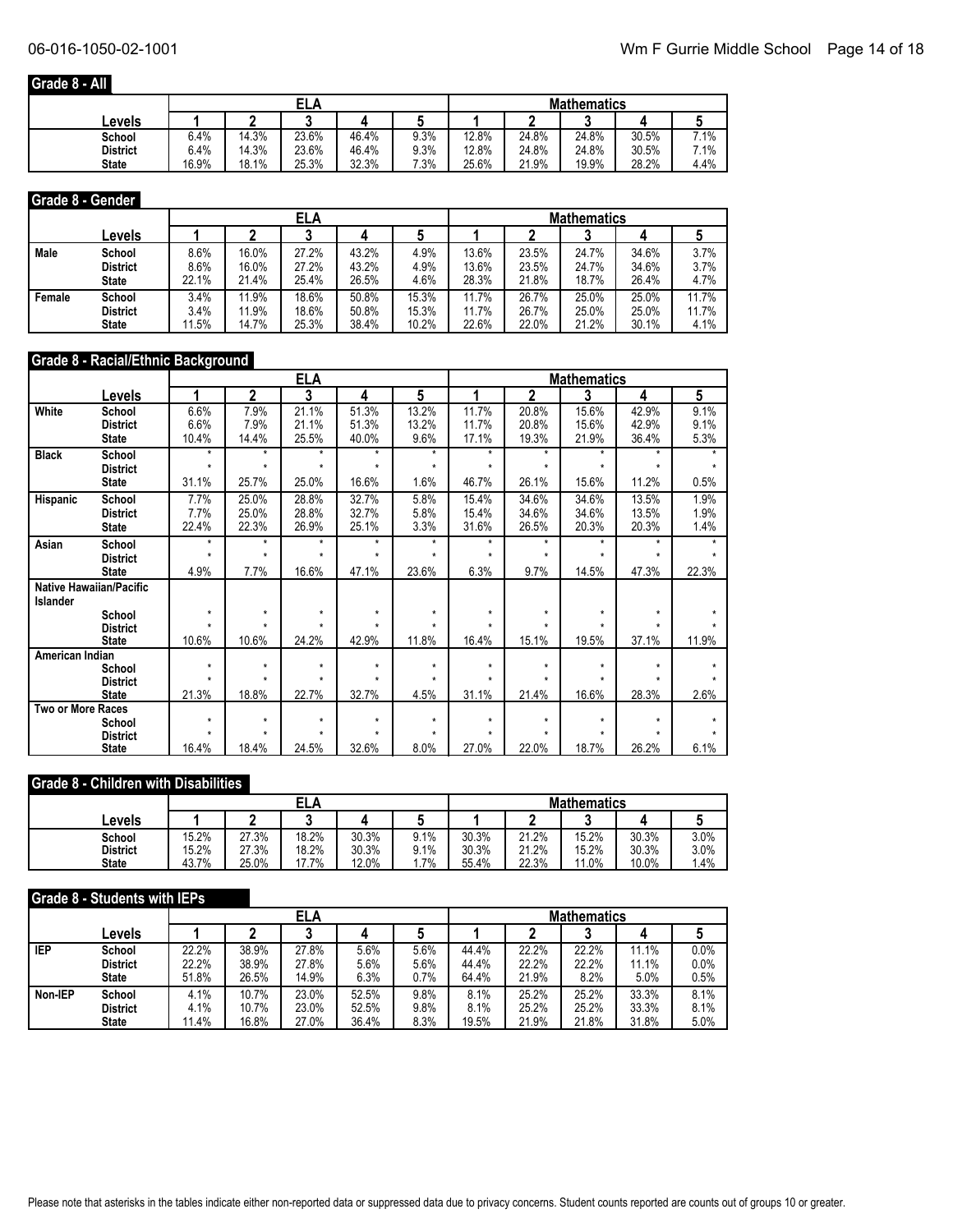# **Grade 8 - Economically Disadvantaged**

|                     |                                 |       |       | <b>ELA</b> |       |       | <b>Mathematics</b> |       |       |       |       |
|---------------------|---------------------------------|-------|-------|------------|-------|-------|--------------------|-------|-------|-------|-------|
|                     | Levels                          |       |       |            |       |       |                    |       |       |       |       |
|                     | <b>Free/Reduced Price Lunch</b> |       |       |            |       |       |                    |       |       |       |       |
|                     | School                          | 8.9%  | 30.4% | 23.2%      | 33.9% | 3.6%  | 23.2%              | 35.7% | 28.6% | 12.5% | 0.0%  |
|                     | <b>District</b>                 | 8.9%  | 30.4% | 23.2%      | 33.9% | 3.6%  | 23.2%              | 35.7% | 28.6% | 12.5% | 0.0%  |
|                     | <b>State</b>                    | 25.2% | 23.6% | 26.4%      | 22.0% | 2.8%  | 37.1%              | 26.5% | 18.6% | 16.7% | 1.2%  |
| <b>Not Eligible</b> | School                          | 4.8%  | 3.6%  | 23.8%      | 54.8% | 13.1% | 5.9%               | 17.6% | 22.4% | 42.4% | 11.8% |
|                     | <b>District</b>                 | 4.8%  | 3.6%  | 23.8%      | 54.8% | 13.1% | 5.9%               | 17.6% | 22.4% | 42.4% | 11.8% |
|                     | <b>State</b>                    | 8.9%  | 12.8% | 24.3%      | 42.3% | 11.7% | 14.4%              | 17.5% | 21.2% | 39.4% | 7.5%  |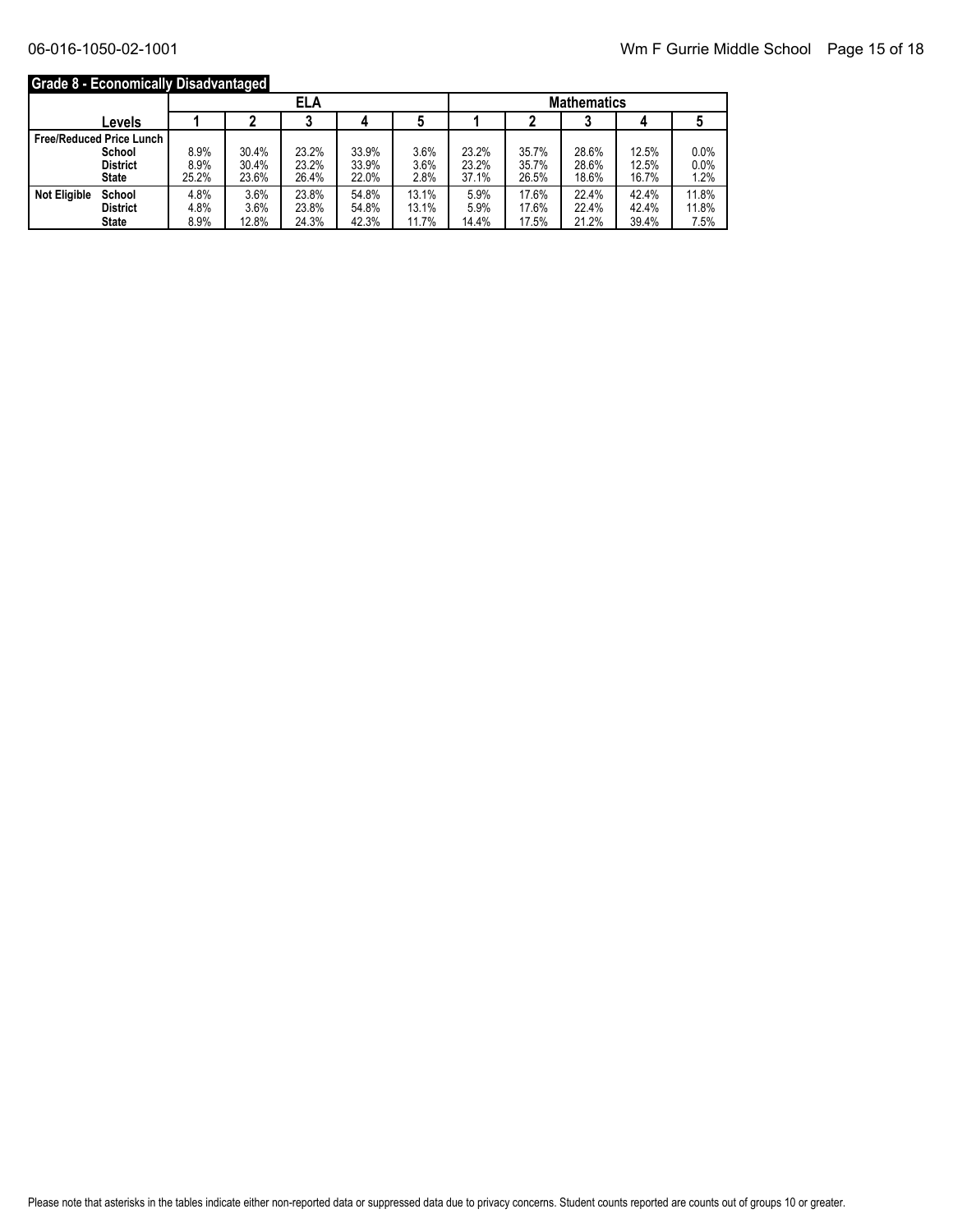# **MEAN ELA GROWTH PERCENTILE - IAR (Demographics)**

|                 | All<br><b>Students</b> | Male       | Female     | White      | <b>Black</b> | <b>Hispanic</b> | Asian    | <b>Native</b><br><b>Hawaiian</b><br>/Pacific<br><b>Islander</b> | American<br>Indian | Two or<br>More<br>Races |
|-----------------|------------------------|------------|------------|------------|--------------|-----------------|----------|-----------------------------------------------------------------|--------------------|-------------------------|
| School          | 15,881                 | 8,447      | 7,434      | 8,466      | 717          | 6,057           | $\star$  | $\star$                                                         |                    | $\star$                 |
|                 | 54.4%                  | 51.5%      | 58.1%      | 51.9%      | 51.2%        | 58.2%           |          | $\star$                                                         |                    | $\star$                 |
| <b>District</b> | 39,563                 | 20,204     | 19,359     | 20,211     | 1,021        | 16,185          | 630      | $\star$                                                         | $\star$            | 1,455                   |
|                 | 56.1%                  | 53.0%      | 59.8%      | 56.3%      | 42.5%        | 57.2%           | 57.3%    | $\star$                                                         |                    | 53.9%                   |
| <b>State</b>    | 34,436,002             | 16,858,614 | 17,577,388 | 16,969,179 | 4,918,362    | 9,218,001       | ,955,684 | 36,079                                                          | 87,750             | ,250,947                |
|                 | 50.0%                  | 48.0%      | 52.0%      | 52.0%      | 44.2%        | 48.6%           | 56.8%    | 52.1%                                                           | 51.0%              | 50.2%                   |

| MEAN ELA GROWTH PERCENTILE - IAR (Demographics Continued) |                                                |                                        |                     |                      |                 |                |                     |          |
|-----------------------------------------------------------|------------------------------------------------|----------------------------------------|---------------------|----------------------|-----------------|----------------|---------------------|----------|
|                                                           | <b>Children</b><br>with<br><b>Disabilities</b> | <b>Students</b><br>with<br><b>IEPs</b> | English<br>Learners | Low<br><b>Income</b> | <b>Homeless</b> | <b>Migrant</b> | Youth<br>In<br>Care | Military |
| <b>School</b>                                             | 3,840                                          | 1,835                                  | 1,018               | 6,210                | $\star$         | $\star$        | $\star$             | $\star$  |
|                                                           | 55.7%                                          | 51.0%                                  | 59.9%               | 55.4%                | $\star$         | $\star$        | $\star$             | $\star$  |
| <b>District</b>                                           | 8,988                                          | 5,417                                  | 5,418               | 16,365               | $\star$         | $\star$        | $\star$             | $\star$  |
|                                                           | 53.8%                                          | 51.6%                                  | 56.4%               | 55.3%                | $\star$         | $\star$        | $\star$             | $\star$  |
| <b>State</b>                                              | 5,320,447                                      | 4,251,841                              | 3,610,517           | 16,700,374           | 561,126         | 4,217          | 135,773             | 227,060  |
|                                                           | 44.8%                                          | 44.0%                                  | 47.5%               | 47.4%                | 45.0%           | 46.3%          | 45.0%               | 51.8%    |

|                 | <b>MEAN MATH GROWTH PERCENTILE - IAR (Demographics)</b> |            |            |            |              |                 |           |                                                                 |                    |                         |
|-----------------|---------------------------------------------------------|------------|------------|------------|--------------|-----------------|-----------|-----------------------------------------------------------------|--------------------|-------------------------|
|                 | All<br><b>Students</b>                                  | Male       | Female     | White      | <b>Black</b> | <b>Hispanic</b> | Asian     | <b>Native</b><br><b>Hawaiian</b><br>/Pacific<br><b>Islander</b> | American<br>Indian | Two or<br>More<br>Races |
| School          | 15,247                                                  | 8,393      | 6,854      | 8,672      | 619          | 5,322           | $\star$   |                                                                 |                    | $\star$                 |
|                 | 51.3%                                                   | 50.0%      | 53.1%      | 52.2%      | 44.2%        | 50.2%           |           |                                                                 |                    | $\star$                 |
| <b>District</b> | 39,483                                                  | 21,110     | 18,373     | 19,632     | 1,135        | 16,251          | 824       | $\star$                                                         | $\star$            | 1,584                   |
|                 | 55.5%                                                   | 54.8%      | 56.4%      | 54.4%      | 47.3%        | 56.8%           | 68.7%     |                                                                 | *                  | 58.7%                   |
| <b>State</b>    | 34,398,237                                              | 17,447,932 | 16,950,305 | 16,648,245 | 4,973,451    | 9,429,512       | 1,993,616 | 36,792                                                          | 85,698             | ,230,923                |
|                 | 50.0%                                                   | 49.8%      | 50.2%      | 51.2%      | 44.9%        | 49.6%           | 57.6%     | 53.0%                                                           | 49.8%              | 49.6%                   |

|                 | MEAN MATH GROWTH PERCENTILE - IAR (Demographics Continued) |                                        |                            |                      |                 |                |                     |          |
|-----------------|------------------------------------------------------------|----------------------------------------|----------------------------|----------------------|-----------------|----------------|---------------------|----------|
|                 | <b>Children</b><br>with<br><b>Disabilities</b>             | <b>Students</b><br>with<br><b>IEPs</b> | English<br><b>Learners</b> | Low<br><b>Income</b> | <b>Homeless</b> | <b>Migrant</b> | Youth<br>In<br>Care | Military |
| School          | 3,632                                                      | 1.645                                  | 862                        | 5,841                | $\star$         | $\star$        | $\star$             | $\star$  |
|                 | 51.2%                                                      | 44.5%                                  | 45.4%                      | 50.4%                | $\star$         | $\star$        | $\star$             | $\star$  |
| <b>District</b> | 8,662                                                      | 4,928                                  | 5,842                      | 16,989               | $\star$         | $\star$        | $\star$             | $\star$  |
|                 | 51.9%                                                      | 47.4%                                  | 58.4%                      | 56.4%                | $\star$         | $\star$        | $\star$             | $\star$  |
| <b>State</b>    | 5,444,848                                                  | 4,321,159                              | 3,784,450                  | 16,893,984           | 561,235         | 4,985          | 136,522             | 221,886  |
|                 | 46.1%                                                      | 44.9%                                  | 48.9%                      | 47.9%                | 45.1%           | 47.0%          | 45.7%               | 50.6%    |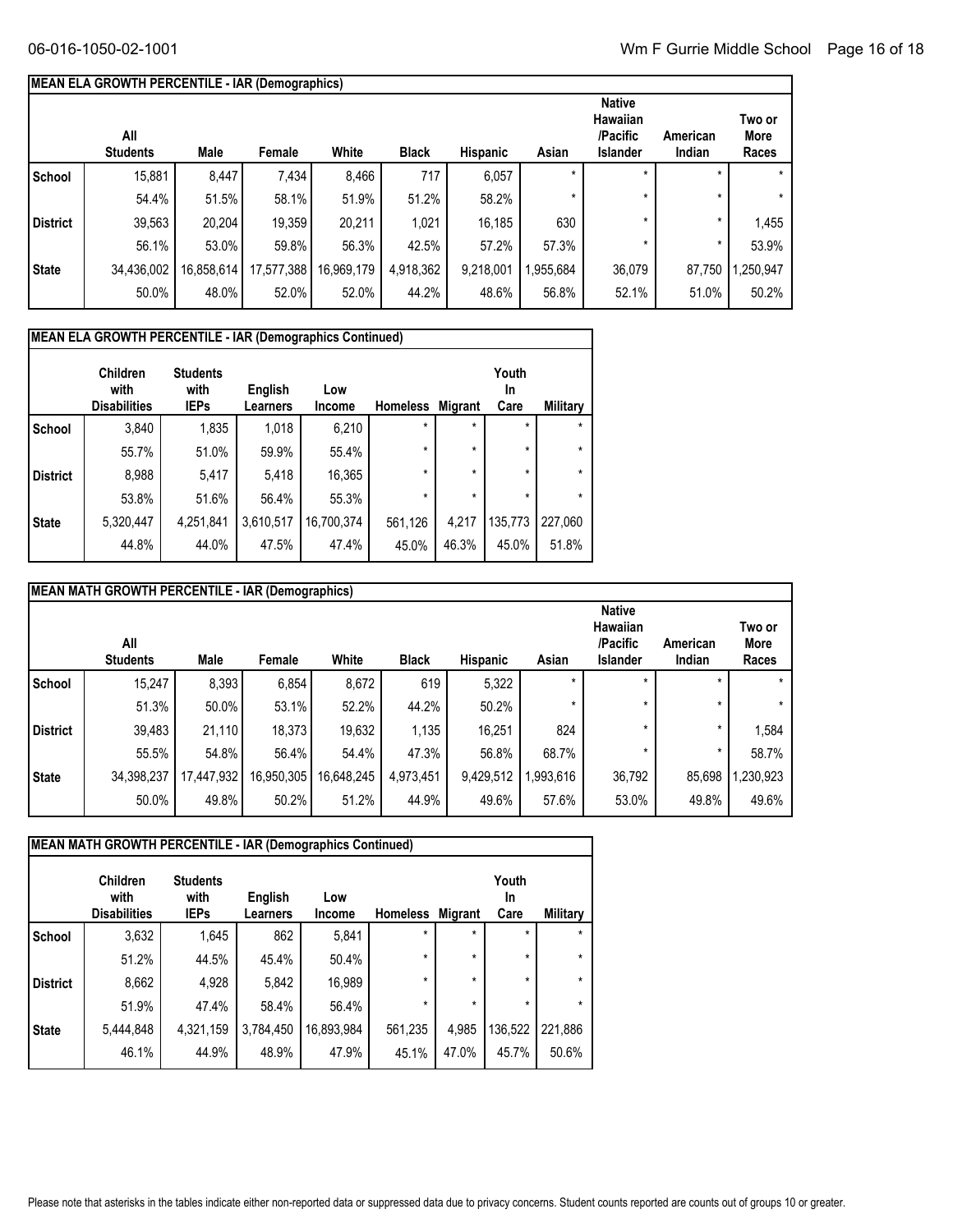### **Illinois Science Assessment (ISA)**

The ISA performance levels indicate students' understanding of the Illinois Learning Standards in science for their grade level. There are two performance levels for the ISA, Proficient and Not Proficient, with different threshold scores for each grade-level test.

Level 1 - Not Proficient Level 2 - Proficient

Scale Score Needed to be Proficient (out of 200-400 Scale Score Range) Grade 5 - 296 Grade 8 - 293 High School - 307

|                 | <b>ISA PROFICIENCY (Demographics)</b> |         |         |         |              |                 |         |                                              |                             |                                |
|-----------------|---------------------------------------|---------|---------|---------|--------------|-----------------|---------|----------------------------------------------|-----------------------------|--------------------------------|
|                 | All<br><b>Students</b>                | Male    | Female  | White   | <b>Black</b> | <b>Hispanic</b> | Asian   | <b>Native</b><br>Hawaiian<br><b>Islander</b> | /Pacific American<br>Indian | Two or<br><b>More</b><br>Races |
| <b>School</b>   | 83                                    | 44      | 39      | 54      | $\star$      | 24              | $\star$ | $\star$                                      | $\star$                     | $\star$                        |
|                 | 59.7%                                 | 55.0%   | 65.2%   | 71.1%   | $\star$      | 46.2%           | $\star$ | $\star$                                      | $\star$                     | $\star$                        |
| <b>District</b> | 172                                   | 88      | 84      | 110     | *            | 50              | $\star$ | $\star$                                      | $\star$                     | $\star$                        |
|                 | 60.6%                                 | 59.1%   | 62.2%   | 75.9%   | $\star$      | 43.1%           | $\star$ | $\star$                                      | $\star$                     | $\star$                        |
| <b>State</b>    | 207,539                               | 105,167 | 102,372 | 124,742 | 15,550       | 42,091          | 16,042  | 252                                          | 465                         | 8,397                          |
|                 | 48.7%                                 | 48.5%   | 48.9%   | 61.4%   | 22.7%        | 36.2%           | 72.6%   | 55.8%                                        | 41.5%                       | 53.3%                          |
|                 |                                       |         |         |         |              |                 |         |                                              |                             |                                |

| <b>ISA PROFICIENCY (Demographics Continued)</b> |                                         |                                        |                            |               |                 |                |                     |          |
|-------------------------------------------------|-----------------------------------------|----------------------------------------|----------------------------|---------------|-----------------|----------------|---------------------|----------|
|                                                 | Children<br>with<br><b>Disabilities</b> | <b>Students</b><br>with<br><b>IEPs</b> | English<br><b>Learners</b> | Low<br>Income | <b>Homeless</b> | <b>Migrant</b> | Youth<br>In<br>Care | Military |
| <b>School</b>                                   | 15                                      | 3                                      | $\star$                    | 19            | $\star$         | $\star$        | $\star$             | $\star$  |
|                                                 | 49.3%                                   | 18.6%                                  | $\star$                    | 35.2%         | $\star$         | $\star$        | $\star$             | *        |
| <b>District</b>                                 | 38                                      | 16                                     | 8                          | 52            | $\star$         | $\star$        | $\star$             | *        |
|                                                 | 51.9%                                   | 35.1%                                  | 19.5%                      | 42.6%         | $\star$         | $\star$        | $\star$             | *        |
| <b>State</b>                                    | 17,956                                  | 9,888                                  | 6,160                      | 68,351        | 1,784           | 10             | 405                 | 1,364    |
|                                                 | 25.2%                                   | 17.5%                                  | 15.7%                      | 33.2%         | 21.9%           | 14.7%          | 22.6%               | 50.5%    |